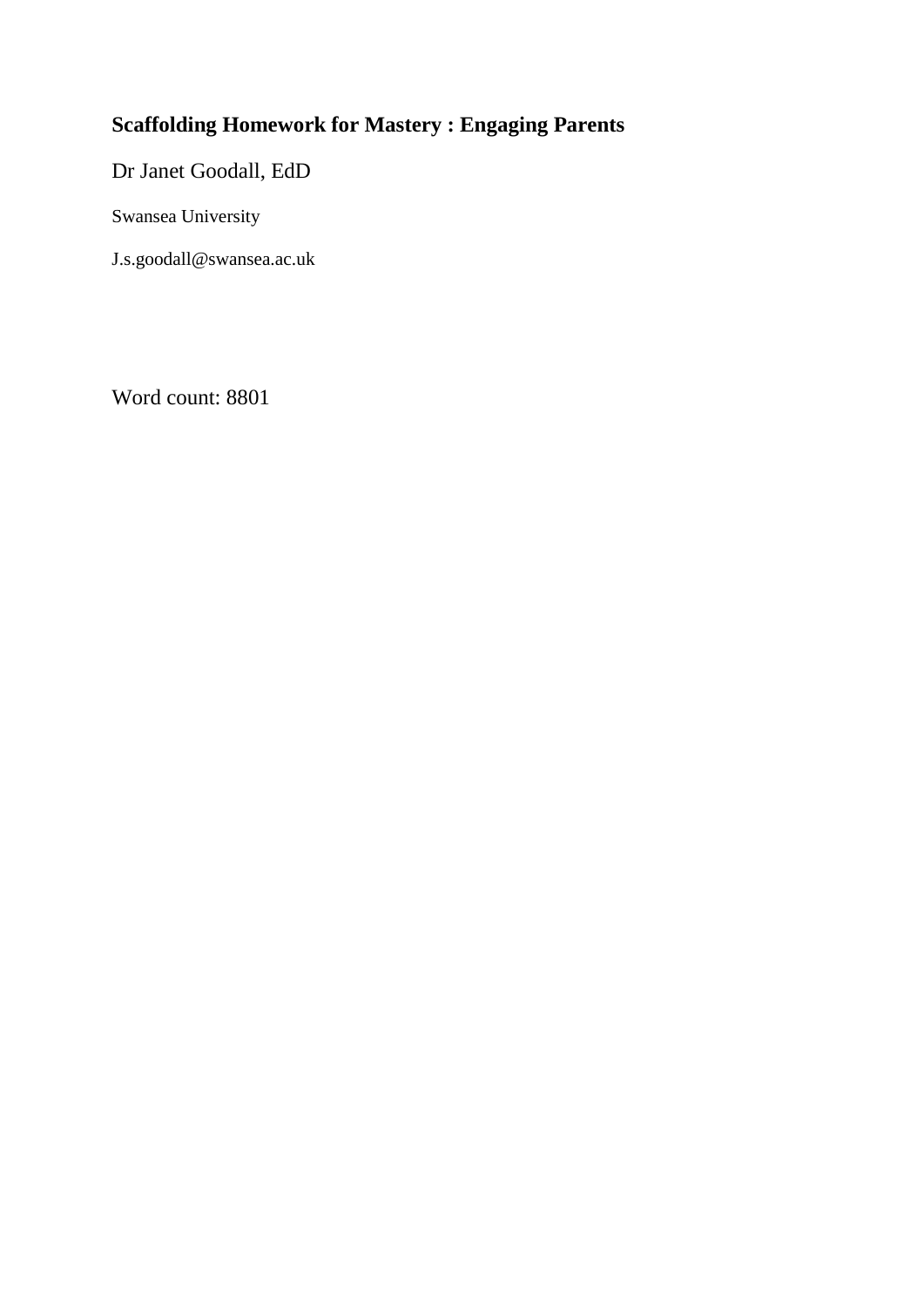# **Scaffolding Homework for Mastery : Engaging Parents**

The value of parental engagement in the learning of children and young people has repeatedly been shown to be of value in the literature, and in practice (Fan and Williams 2010; Fan and Chen 2001a; Jeynes 2012; Jeynes 2014). One of the ways many parents feel they can be involved in their children's learning is through support with homework, and homework forms a ubiquitous part of schooling in most systems. However, parental engagement with homework has been shown to be problematic in the literature (Medwell and Wray 2019; Cooper, Robinson, and Patall 2006). This paper combines the literature on parental engagement, with that on both the effectiveness and purposes of homework and that on the importance of mastery orientations for young people, to argue that the effective forms of parental engagement in young people's homework will be engagement that supports and leads to mastery orientations on the part of children. The paper includes a schematic for this engagement and concludes with principles for designing homework tasks.

Keywords: Parental engagement; homework; mastery orientations

Homework forms an important element of the experience of schooling for young people in the UK (Xu 2013) and therefore, for their families.

In the US, there is a suggestion of a formula to determine the amount of homework which should be set for children: 10 minutes a day, multiplied by their grade level (Cooper, Robinson, and Patall 2006). This would mean, for a 6 year old in first grade, 10 minutes a night, and for a young person in their final year of schooling (grade 12), two hours of homework a night. Yet research findings show that even primary students are subject to much greater loads than this recommendation would suggest (Pressman et al. 2015).

There are no formal guidelines for the amount of homework required for children of various ages in the UK (not since 2012, (BBC News Online 2012)). Recent research has found that 50% of female students in England in year 9 (approximately 13- 14 years old) were likely to spend at least 3 hours on homework a week, while their 43% of their male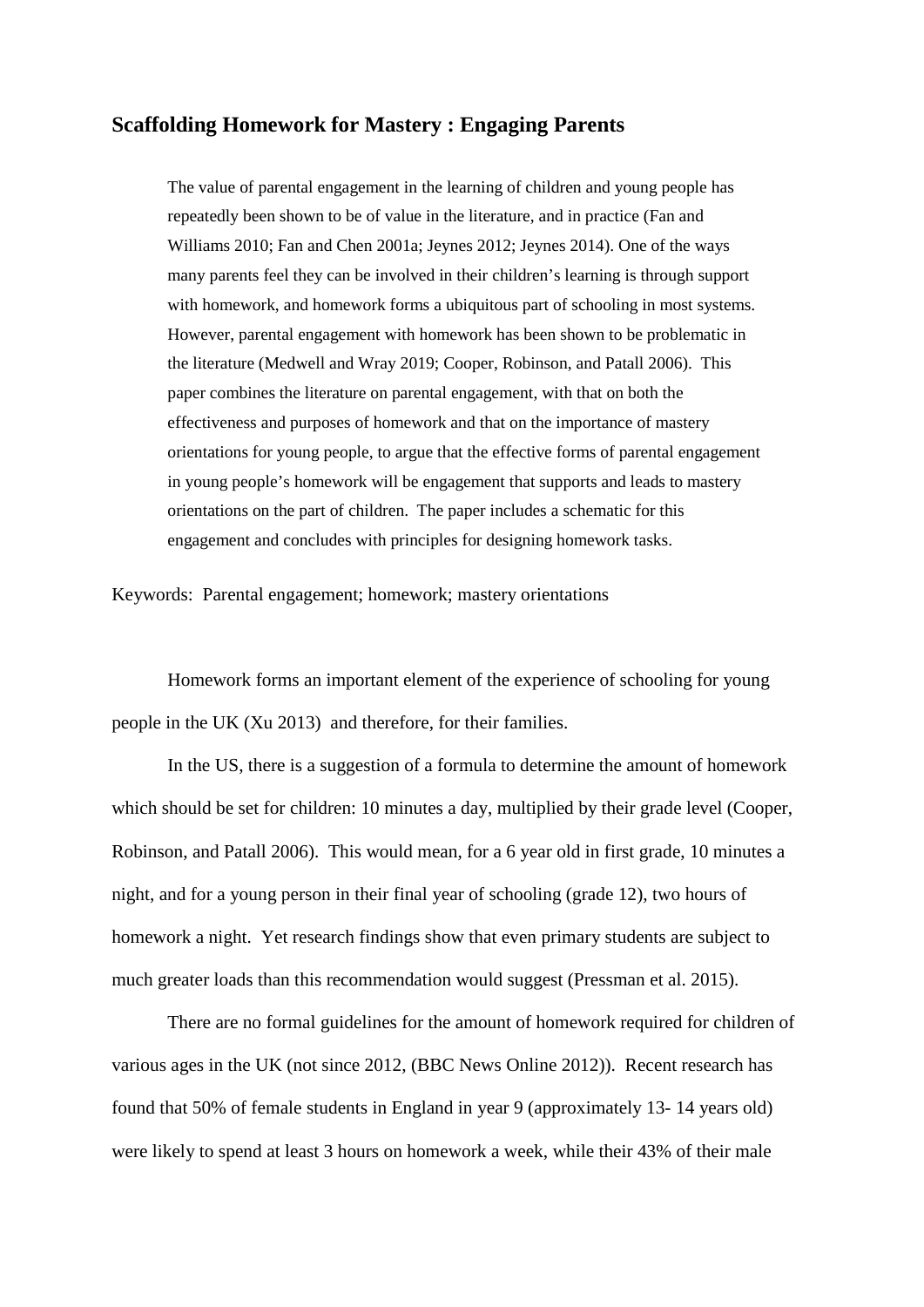counterparts were also spending that amount of time on homework (Baker et al. 2014). This would suggest that the burden of homework on young people (and their families) is not inconsiderable. International research would suggest that four hours of homework a week is related to improvements in outcomes; more than this, however seems to have a 'negligible impact on performance' (Organisation for Economic Co-operation 2014, , 2) (See also: Organisation for Economic Co-operation Development 2011). Overall, however, it has become clear that the simple measure of time spent is not helpful in relation to understanding the efficacy of homework practices (Xu and Corno 2003).

This article will examine the literature around the purposes of homework, and align th[i](#page-33-0)s with the literature around parental engagement<sup>i</sup> with learning, and combine the two to argue that homework, when well-conceived and completed, can form an essential element in a scaffold for mastery orientations for young people, supporting their self-concepts as learners. The literature reviewed has been used for its relevance to the subject of homework and particularly to that of mastery orientations; this literature forms part of a much wider body of work relating to mastery and the concepts of, for example, self-regulation and achievement (Komarraju and Nadler 2013), the impact of understandings of the control one exercises over areas of life (Cobb-Clark, Kassenboehmer, and Sinning 2016). In the first instance, the article will examine homework in relation to the three stakeholder groups most involved: students, families and teachers, and the purposes of homework for these groups. Parental engagement and parental self-concept will be examined to lead into a discussion of how homework can be used to support mastery orientations for young people. The article offers new, and more useful definitions of both homework, and homework for mastery, advancing the theory and definitions in the field.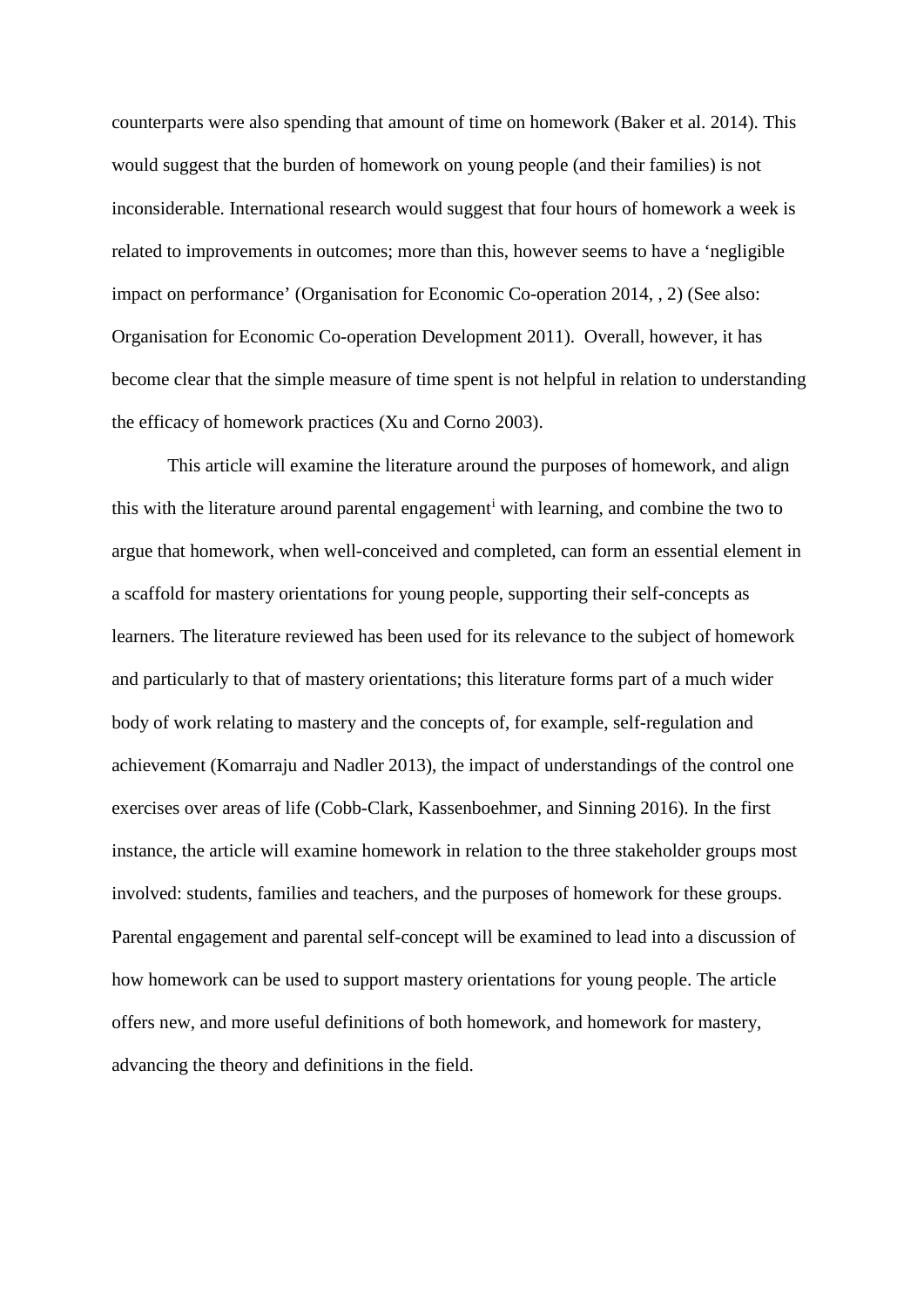### **Homework for students, school staff and families**

## *Homework and students*

In spite of the fact that students are most directly affected by the process of homework, their voice is strangely absent from many of the debates around this subject. Coutts (2004) offers this voice, showing that for homework to be of value to students, all parties (parents, students and teachers) understand why homework has been assigned, and what its intended outcome should be.

Coutts highlights aspects around homework that, though important, do not tend to appear in the rest of the literature. For older students (middle and high school) the social aspect of learning in school is important, and is generally missing from homework; students work with friends and colleagues in school and alone, for the most part, once school has finished for the day. Coutts also notes that students who struggle to complete work in class tend to view homework that requires completion of that work at home as a penalty (2004).

It would be a mistake to assume that the experience of homework is the same for all students. For example, in a sample of year 9 students, 66% of students in the UK identifying as Indian reported that they were likely to spend 3 or more hours a week on homework, while only 36% of students identified as Bangladeshi spent that amount of time. There are also reported differences related to the social and economic status of students (SES): 14% of students in the most deprived areas spend no time on homework while only 5% report the same in the most affluent areas. In those areas, 58% of students reported spending 3 or more hours and only 35% at the other end of the scale. There are also differences related to schools; 53% of children in schools rated Outstanding by Ofsted did 3 or more hours of homework and only 30% in inadequate rated schools (All information from Baker et al. 2014). . Internationally, 'students who attend socioeconomically advantaged schools tend to spend two hours per week longer on this [homework] than students who attend disadvantaged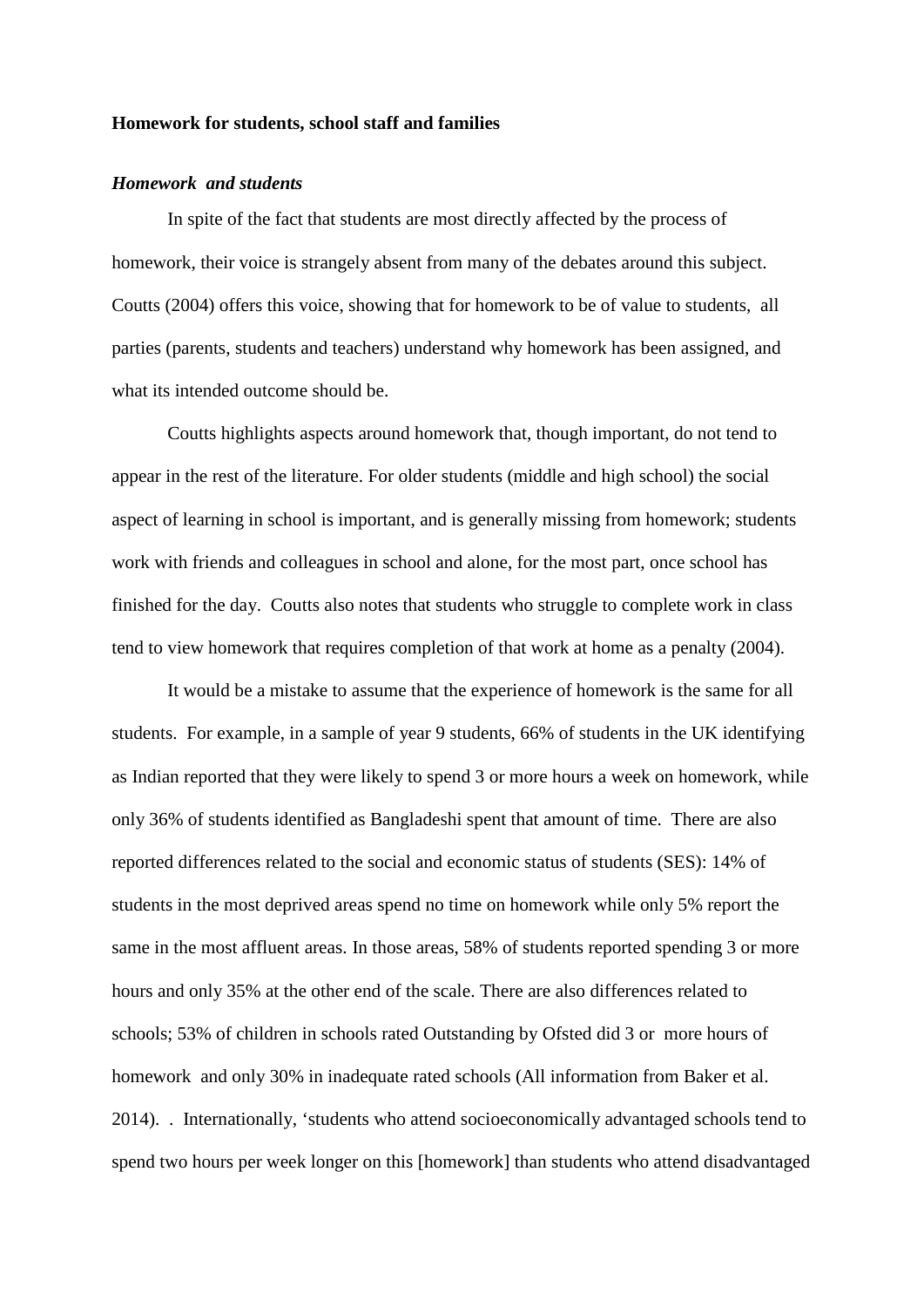schools (Organisation for Economic Co-operation Development 2013). Students who do not already have knowledge in the given area may also spend more time on homework, simply to complete it to the same standard as their peers who had more knowledge to start with (Hallam 2006). All of this may account for why simple time spent on homework is not a good measure of its effectiveness.

The reported differences between groups of students, particularly the information about students from different backgrounds and differently graded schools are quite troubling, particularly if we accept that, overall, homework completion may be of value to students. If this is the case, and if it is also the case that students who come from more affluent homes do more homework, it may be that homework is another element that acts as a wedge to keep the SES related gap in achievement open, or at least prevent it from narrowing substantially. The OECD suggests that homework 'may also reinforce socio-economic disparities in student achievement'(Organisation for Economic Co-operation 2014, , 3). If we are serious about narrowing the gap – or better, if we are serious about fulfilling the education debt (Ladson-Billings 2006), then any changes to policy and practice around homework must not only take account of the impact different backgrounds have on student achievement, but seek to redress them. Otherwise, we risk continuing to support those who already succeed while exacerbating the difference in achievement based on background (Borgonovi and Montt 2012; See also Jeynes 2012).

# *Homework and families*

Overall, the research literature is quite clear, and has been for some time, that parents' engagement in their children's learning is of value (Desforges and Abouchaar 2003; Fan and Chen 2001b; Jeynes 2007, 2005; Jeynes 2012). In a study looking at intervention programmes for students in urban schools, Jeynes found the largest effect sizes for programmes which supported parents to read with their children, and the second largest effect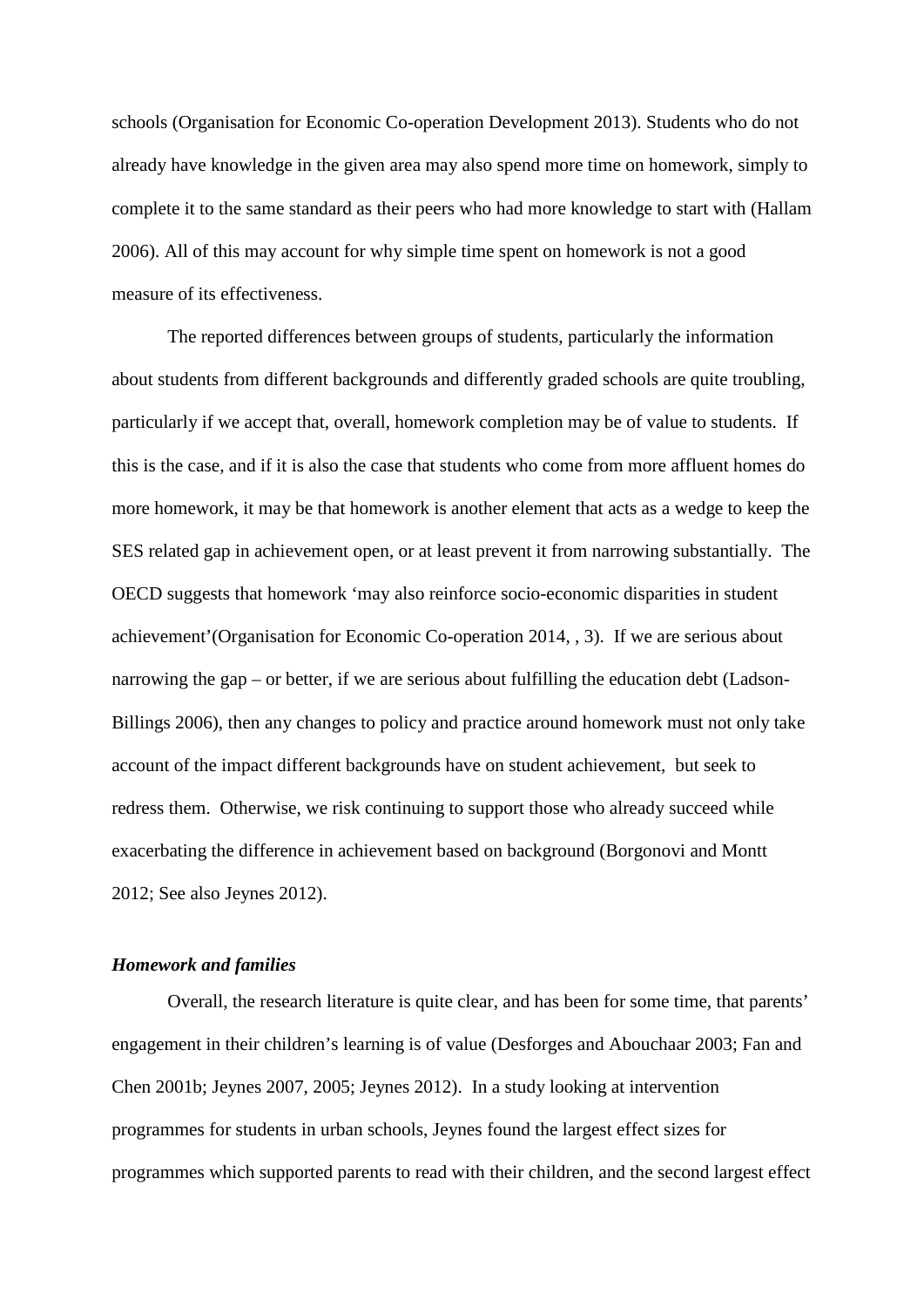from programmes which emphasised partnerships between parents and school staff. These findings support the contention that what matters in terms of parental engagement is engaging in learning, rather than engagement with the school directly (Goodall and Montgomery 2013b).

Yet, in saying this, families have reported that homework can form a significant arena for conflict (Pressman et al. 2015; Goodall and Johnston-Wilder 2015; Carmichael and MacDonald 2016; Ofsted 2018). Conflict can arise from many causes, and it is interesting as we shall see below that parental over involvement and excessive monitoring of homework are related to negative outcomes for pupils as these are actions which might well lead to conflict in the home.

In an international survey, parents in the UK reported spending less time with homework than parents in many other countries (and, in general, it was found that parents in emerging economies spent more time than parents in established economies). Overall, 11% of UK parents of children between the ages of 4 and 18 spent 7 or more hours a week helping with homework, 14% between 4 and 7 hours, 29% (the largest grouping) between 1 and two hours, 4% less than one hour and 23% reporting spending no time helping with homework<sup>[ii](#page-33-1)</sup>. Worldwide, parents with higher levels of education were likely to spend more time with homework than parents with only a primary level of education. Parents reported spending the most hours a week (7) with children between the ages of 8 and 11, with only slightly less (6.9) with children between 4 and 7, and the lowest amount, which was still 6.2 hours per week, with students at the upper end of the age banding,  $16 - 18$ . Interestingly, considering the frequent discussions of homework in the popular press, 63% of parents in the UK reported that they felt they were sending the 'right amount' of time helping with their children's education (which may, of course, be wider than the concept of helping with homework) (Varkey Foundation 2017).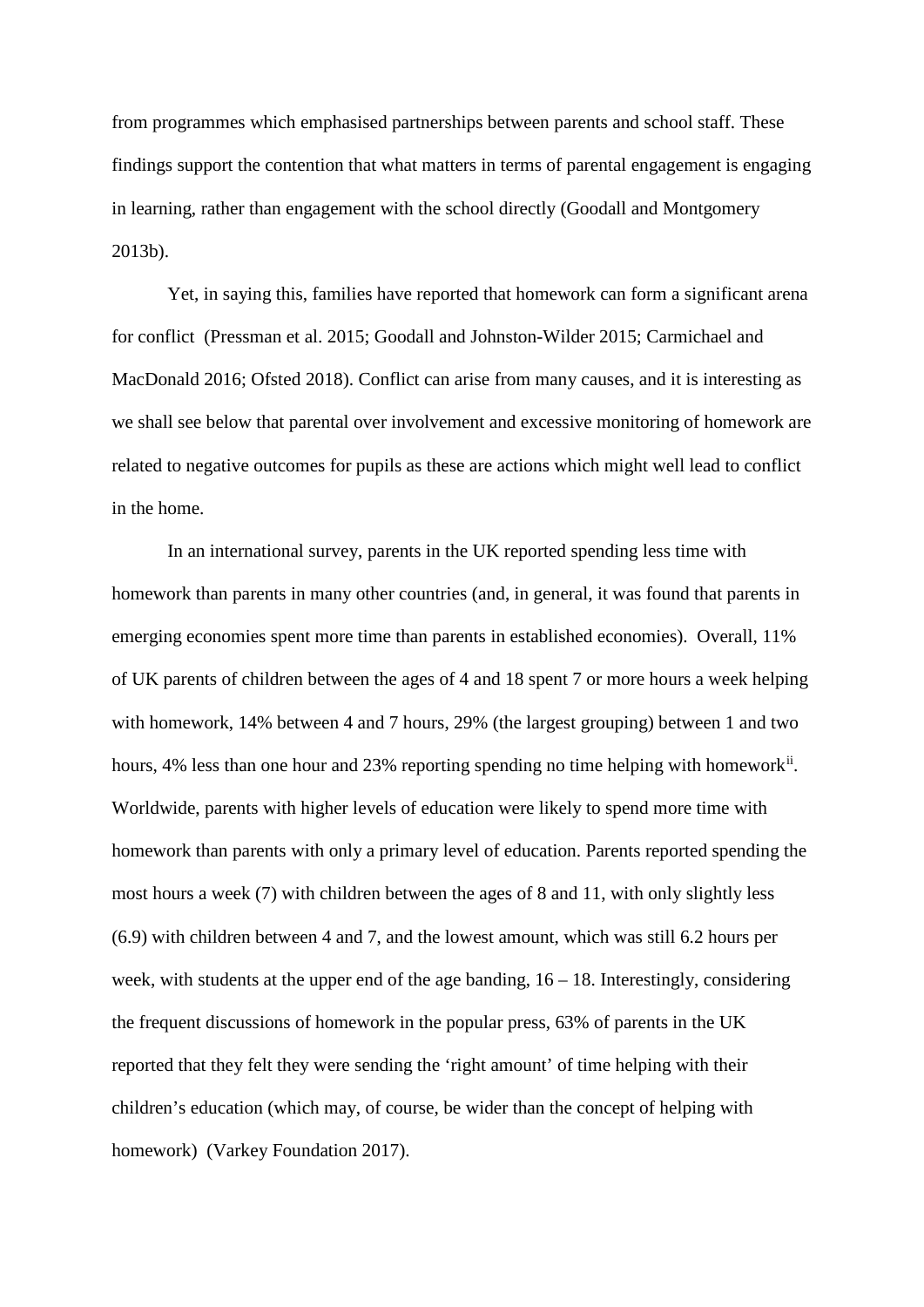Globally, 52% of parents report that not having enough time is the greatest barrier to helping with their children's learning, with lack of information about how to help or help received from other sources in second and third place (32 and 30% respectively). Other research also suggests that parents often feel unable to help with their children's homework (Epstein and Van Voorhis 2001; Peters et al. 2008; Kay et al. 1994). It is possible, however, that this may be because parents are concentrating on the content, as so much has changed since parents were themselves in school (Kay et al. 1994) rather than because they are not showing an interest in learning. Only 19% of parents in the global survey felt that helping with their child's learning was not their place. (Varkey Foundation 2017).

Overall, for parents and families, homework seems to provide a point of connection with their children's learning but is one that can be problematic.

# *Homework and teachers*

Homework figures largely in teachers' lives as well as students'; it is a part of teachers' professional work (Epstein and Van Voorhis 2001; Independent Teacher Workload Review Group 2016). Preparing, setting, discussing, and marking homework does not form a separate category in surveys on teachers' workloads, but it can be closely aligned to the general responses teachers give about marking and assessment.

It has become increasingly obvious that school staff in the UK, and elsewhere, face workloads which are unsupportable in the long run; 93% of teachers responding to a recent survey said that workload was at least a fairly serious problem, and over three quarters of respondents were dissatisfied with the hours they worked (Higton et al. 2017). In both the primary and secondary phases of schooling, over 70% of teachers felt that too much of their time was spent in marking or correcting students' work (Higton et al. 2017). Assessment and marking policies were felt to be among the top five reasons for high workloads by 72% of respondents in a recent survey (NASUWT 2018). This would argue that it is important that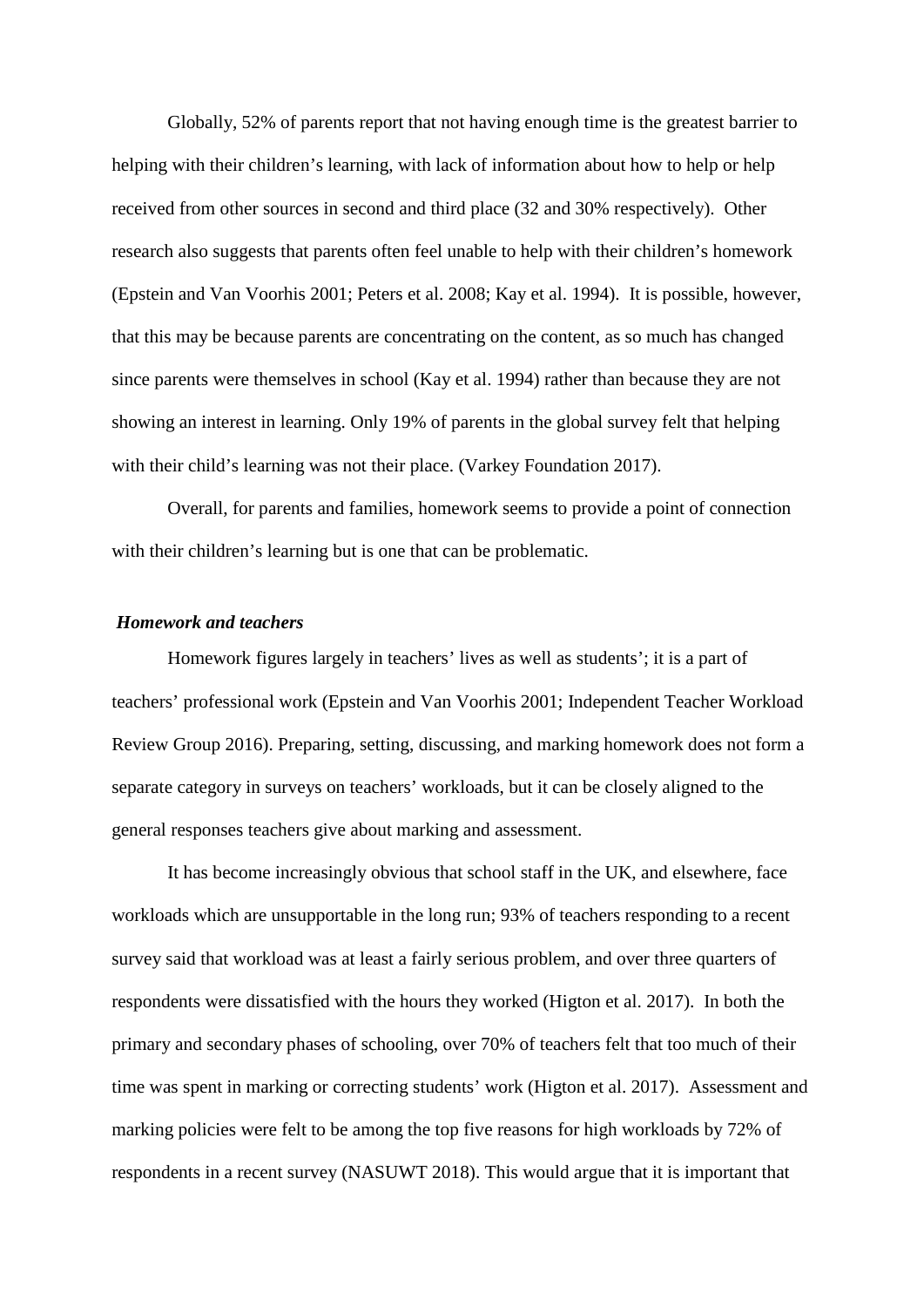homework is addressed directly as a matter of teacher workload issues, and also that schools and school staff should be clear not only about the purposes of homework (eg why it is assigned) but also the best ways to support those hoped-for outcomes (NASUWT 2018)<sup>[iii](#page-33-2)</sup>.

#### **Effectiveness of homework**

Homework may be defined as school oriented work to be performed by students outside the classroom (See, among many others: Xu 2010; Warton 2001; Fan et al. 2017).<sup>[iv](#page-33-3)</sup> It can also be understood as a home-based method of familial involvement in children's learning (Gonida and Cortina 2014). It is interesting that neither of these definitions mentions the purpose of homework, or its outcome, and that one of them is focused on the learner and the other, on the family. Regardless of how it is defined, however, it is clear that homework impacts on the lives of school staff, students and the families of both, on a weekly, if not daily, basis.

There is little agreement in the research literature about the value of homework; 'The effect of homework on student achievement is a matter of dispute' (Fan et al. 2017, , 174); recent overviews of the literature support this. Work on the effectiveness of homework has, however, been done (Fan et al. 2017; See, for example, Warton 2001; Patall, Cooper, and Robinson 2008; Cooper, Robinson, and Patall 2006; Hallam 2006). While the impact of homework is generally favourable, the results of research are quite nuanced: the impact can depend on a number of factors, such as the subject (Bas, Senturk, and Cigerci 2017), the age of the young person involved and (importantly for our purposes here) the engagement of parents (Carmichael and MacDonald 2016; Patall, Cooper, and Robinson 2008). Medwell and Wray (2019)report that the effects of homework seem to be much stronger in secondary school than in primary (Patall, Cooper, and Robinson 2008; Fan et al. 2017; Madjar, Shklar, and Moshe 2016; Pomerantz, Ng, and Wang 2006; See also: Hallam 2006). Interestingly, it seems that one factor which is of value is not the time spent on homework, but rather the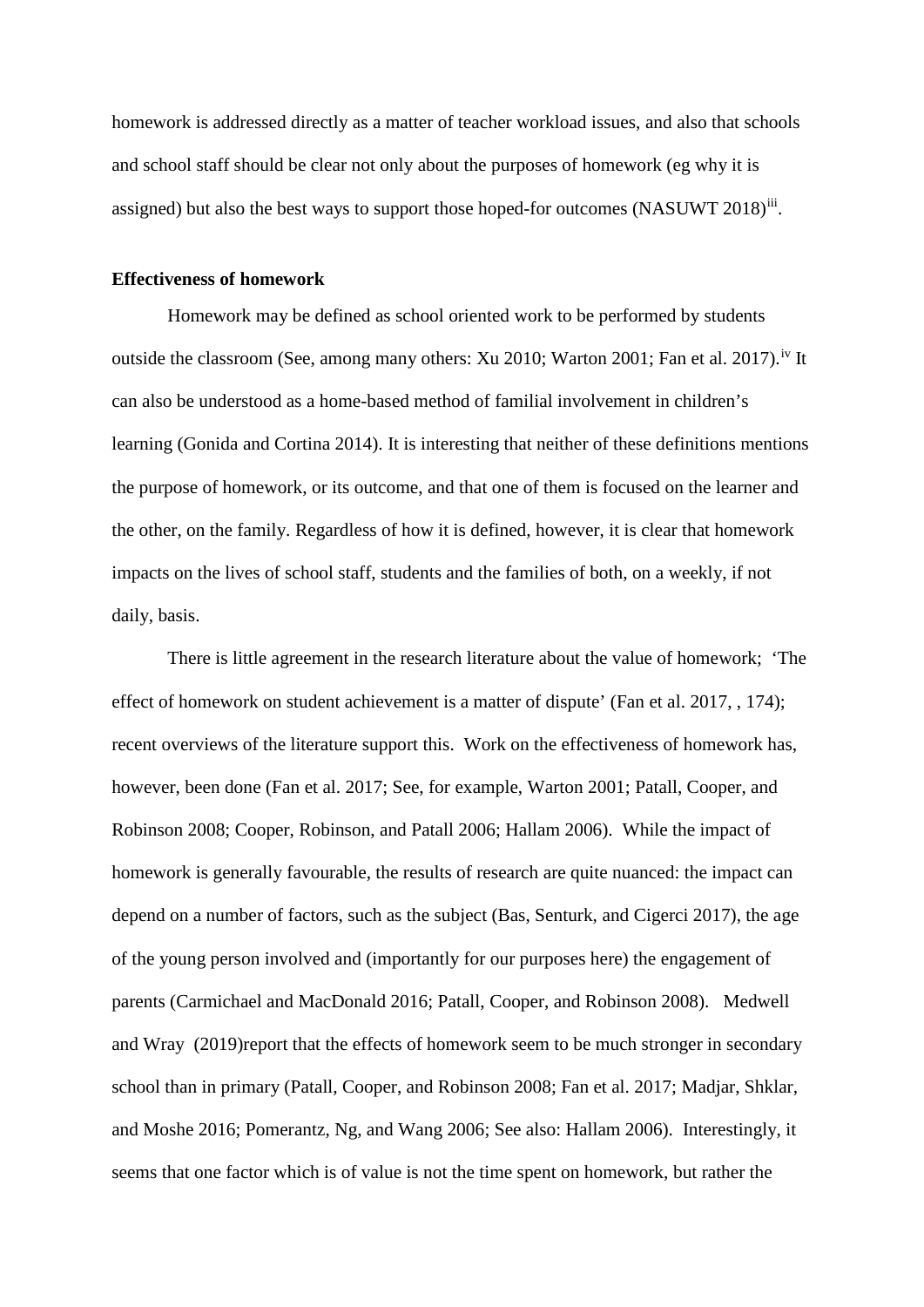effort students put into homework (Trautwein 2007). Although the impact of time spent may differ between children depending on how they approach homework, effort still seems to be more important than a simple measure of time spent (Flunger et al. 2015; Núñez et al. 2015); time is, however, much easier to categorise and quantify for research.

We now examine the purposes of homework, for the different stakeholders. It is interesting that some of the purposes proposed for homework (such as school-parent communication, and protecting the school from the harsh judgements that might arise from not assigning homework, see below) seem to have little direct relevance to students (Xu 2010; Warton 2001), even though they are the ones most directly affected by having to complete the work. We need to question these purposes, particularly in light of the amount of time some young people devote to their homework.

#### **The (perceived) purposes of homework**

All of this, however, begs the question of what we want homework to  $do - what$  is its purpose? Since it forms so much a part of teachers' and students' lives, and since it impinges so much on family life, surely we need to be clear not only about the purpose of homework but how specific instances of homework are aligned to, and set out to accomplish, that purpose (Coutts 2004). The literature, based on school practice and report would seem to suggest three orientations for homework, that is, homework can be seen to serve the purposes of the actors mentioned above. However, it should be noted that as (Warton 2001) points out, the main voices highlighted in the literature are those of school staff, with parents coming a far second and pupil voice, eg those arguably most affected by the imposition of homework, are rarely heard(Coutts 2004; Xu and Yuan 2003). There are purposes oriented toward the school, those oriented toward the family and those oriented toward the pupil. We will take a synthetic look at the ideas within these categories **Error! Reference source not found.** shows how these categories arise in the literature.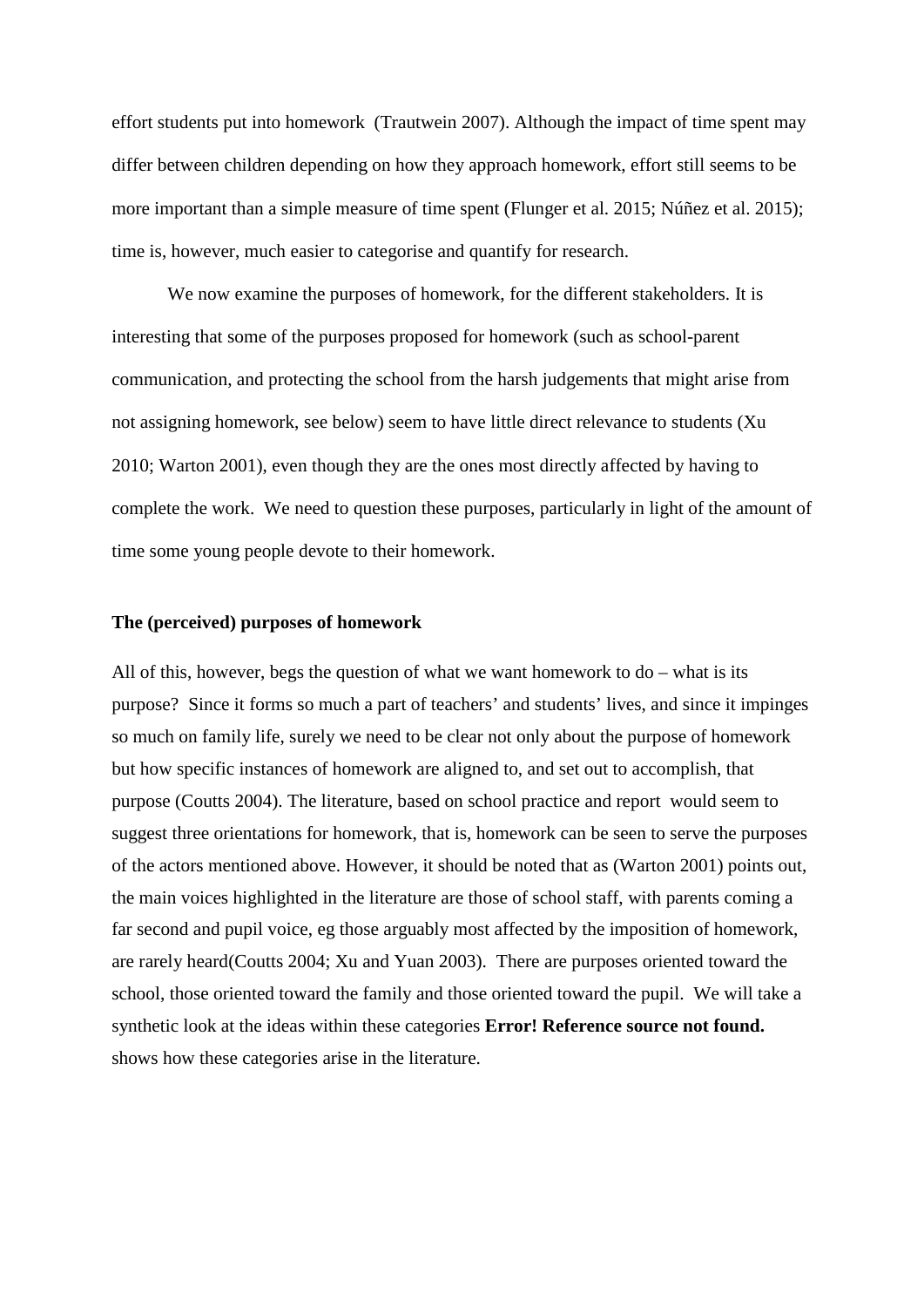It should be noted that many instances of homework can fulfil more than one purpose (Epstein and Van Voorhis 2001; Xu 2010) (just as many other interventions in schooling can serve more than one purpose). It is also possible that the same experience of one piece of homework could have both positive and negative outcomes: e.g. a young person might learn content (positive) while at the same time experiencing heightened tension in the home (negative) (Patall, Cooper, and Robinson 2008; Goodall and Johnston-Wilder 2015).While it has been suggested that marking overall (and one would assume, therefore, homework) should be oriented to support student's achievement (Independent Teacher Workload Review Group 2016), this need not mean that the only purpose for homework should be oriented toward the student, at least in the first instance (eg including parents in homework may seem to be oriented toward adults, but will ultimately benefit students). However, it would seem to be difficult to make an argument for any imposition of homework which is not, ultimately, oriented toward the benefit of the student's learning.

# *Student oriented purposes*

…there is a critical need to pay close attention to purposes of homework as perceived by students. Specifically, there is a need to help students inject personal meaning into their homework, viewing it as an important vehicle for reinforcing school learning and for developing a sense of responsibility (Xu 2013, , 100)

It would seem obvious that the student oriented purposes of homework should be paramount; students are the ones undertaking the work, and their learning is, presumably, the reason for assigning the work in the first place. Homework should be oriented toward supporting student learning, both in a narrow sense (related to specific content) and more broadly (related to the skills and attitudes which will benefit them in the future as well as the present) (Independent Teacher Workload Review Group 2016). Although the subject was marking overall (of which marking homework is a subset), what the Independent Review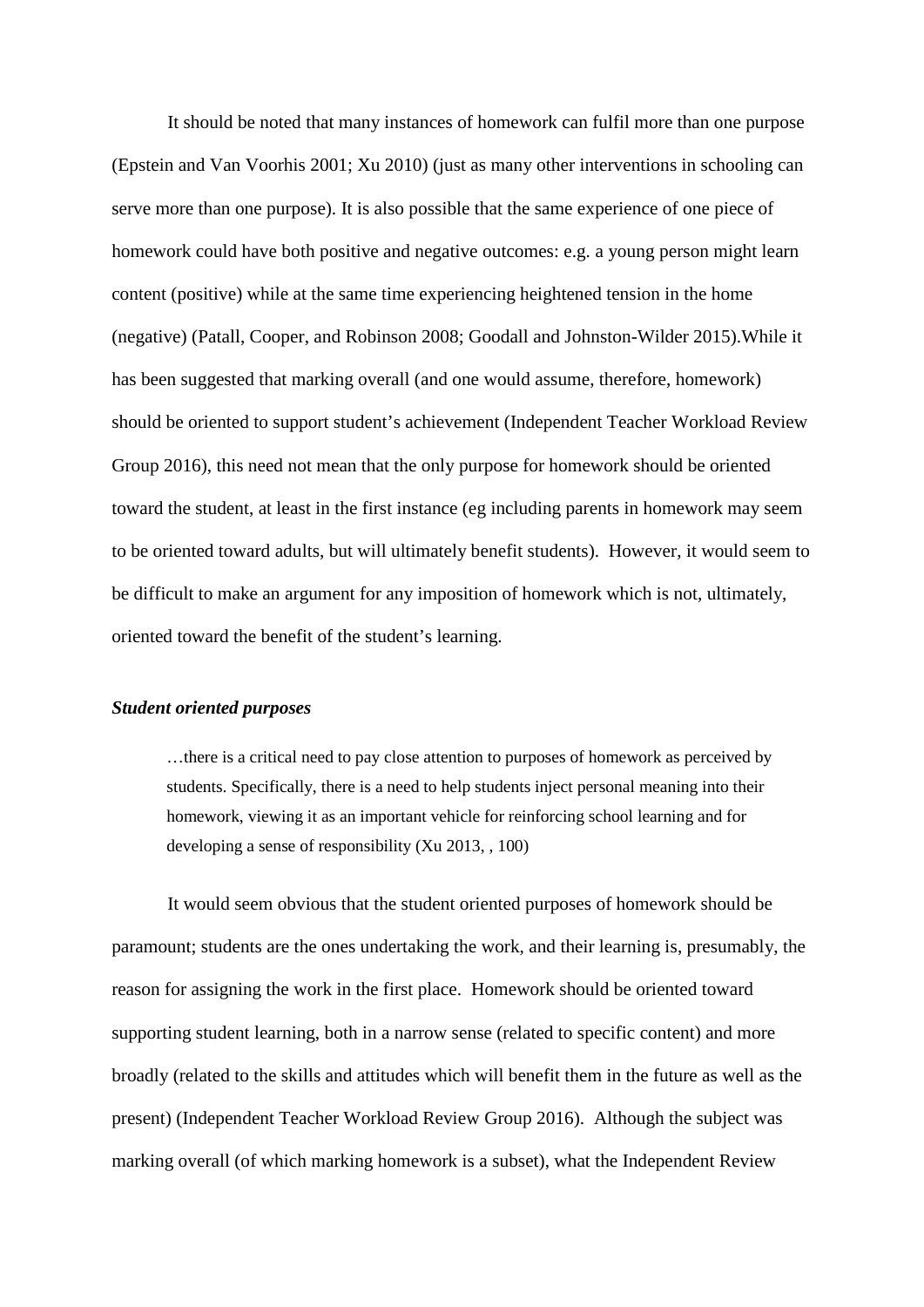Group says still applies: it should 'serve a single purpose – to advance pupil progress and outcomes' (Independent Teacher Workload Review Group 2016, , 8).

Homework can support student learning in both what might be called immediate and proximal manners. One simple way homework is proximally oriented toward students is that it extends the amount of time spent on schoolwork, beyond the school day; this could be in the form of practicing what has been done, extending current work or preparation for what is to come (Epstein and Van Voorhis 2001). That this should feature in students' lives is not surprising; what may be of interest is the impact that work outside of school can have (Save the Children 2013).

Students may also be given work aimed at getting them to interact with other students (Epstein and Van Voorhis 2001). Middle school students, in particular, have been clear that one of the greatest perceived costs – that is, reasons they dislike – homework is that it is a solitary endeavour, for the most part, which separates them from their peer group (Coutts 2004); so it would seem that homework which aims to connect students with one another, and continue the social learning which takes place in school, could be of value.

A further, more distant purpose of homework for students - is the inculcation of skills and attitudes toward school work (Medwell and Wray 2019) and to work overall, as some parents have reporting perceiving homework as preparation for working life (Corno and Xu 2004). This purpose of homework – either explicitly stated or not (e.g. teachers assume that certain things will result from the practice of assigning homework), is developmental for students. The assumption is that in undertaking work related to school, outside of school, students will develop skills in time management, study skills and increase their ability to self regulate (Epstein and Van Voorhis 2001; Goodall and Johnston-Wilder 2015; Xu 2013), including taking on of responsibility to complete the work set; these are elements which might be called the 'intrinsic' purposes of homework (Coutts 2004).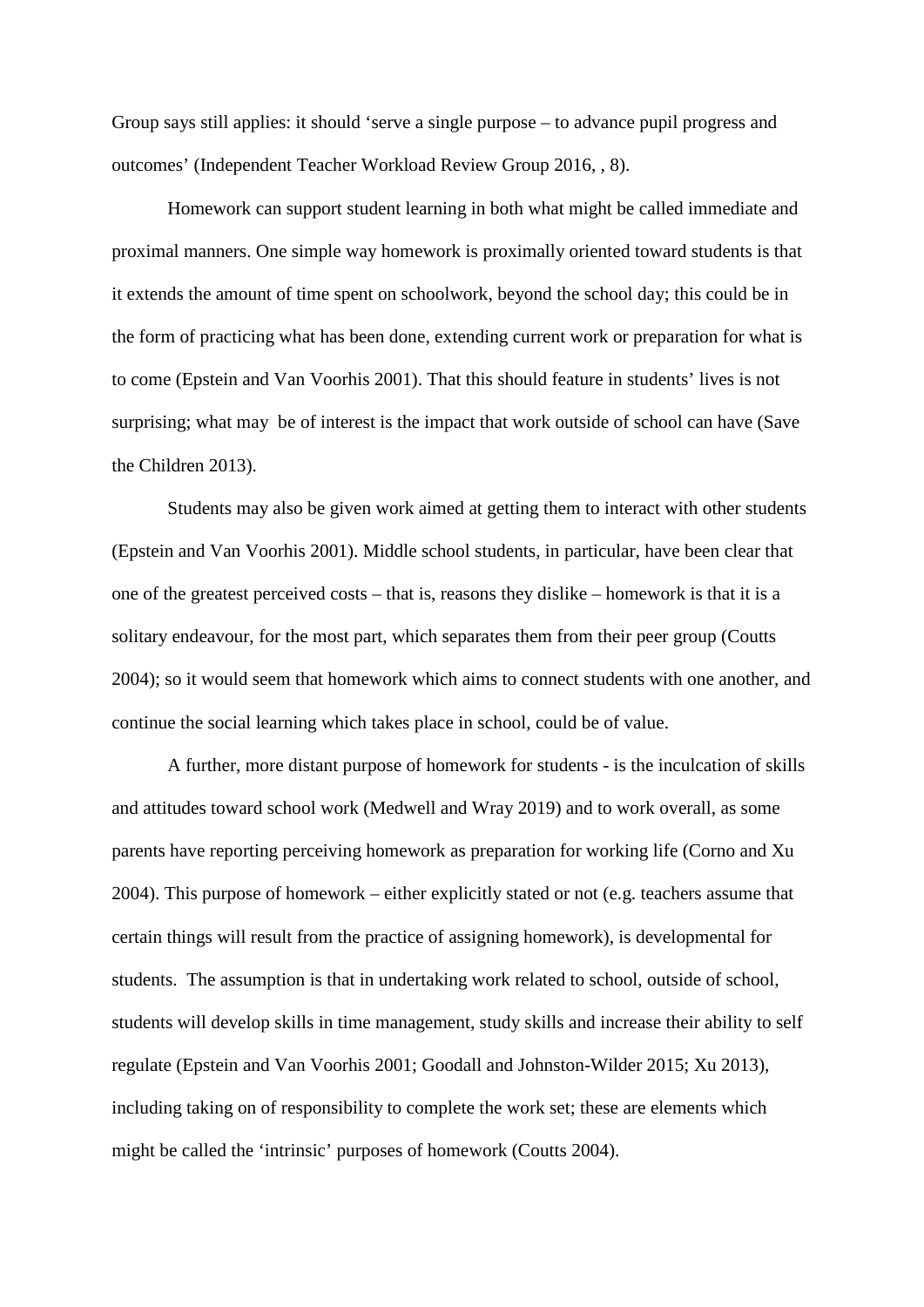Coutts (2004) raises the interesting point of who is seen/considered to be responsible for ensuring homework is completed. If parents are expected to sign a card, register or book to show the work has been done, what message does this send to the young person actually doing the work? Does this sort of parental involvement actually support children's moves toward self regulation or taking responsibility for their own work? Coutts' research, which is of interest because of its concentration on the voices of students themselves, goes on to point out that particularly younger learners may complete homework not *as* a punishment (a reason suggested by some authors) (Epstein 1983), but rather to *avoid* punishment or at the least, to avoid disappointing adults such as teachers (Coutts 2004). While these are student-oriented reasons for homework, they seem to have little alignment with learning.

## *Family oriented purposes*

The research is clear that when parents are involved with children's homework, the general outcomes are good (Patall, Cooper, and Robinson 2008). This is not, however, a panacea: overall, the outcomes may be beneficial, but there are conditions in which parental engagement with young people's homework seems to be detrimental to learning (Patall, Cooper, and Robinson 2008), quite possibly because, in at least some of these cases, parents have become, or become more involved precisely because their children were not doing well in their studies (Cooper, Lindsay, and Nye 2000). On balance, however, seeking to involve parents and families does seem to be of value to student's learning.

Some authors suggest that homework can be assigned to increase communication within families (Epstein and Van Voorhis 2001). This is an interesting reason for assigning homework but it does raise the question of whether this is something that schools should be doing, is it within their remit to attempt to change relationships within homes (Goodall 2019)? And if so, on what basis is this being done? It is worth recalling the criticisms and critiques that have been made of the views that school staff may hold of families, particularly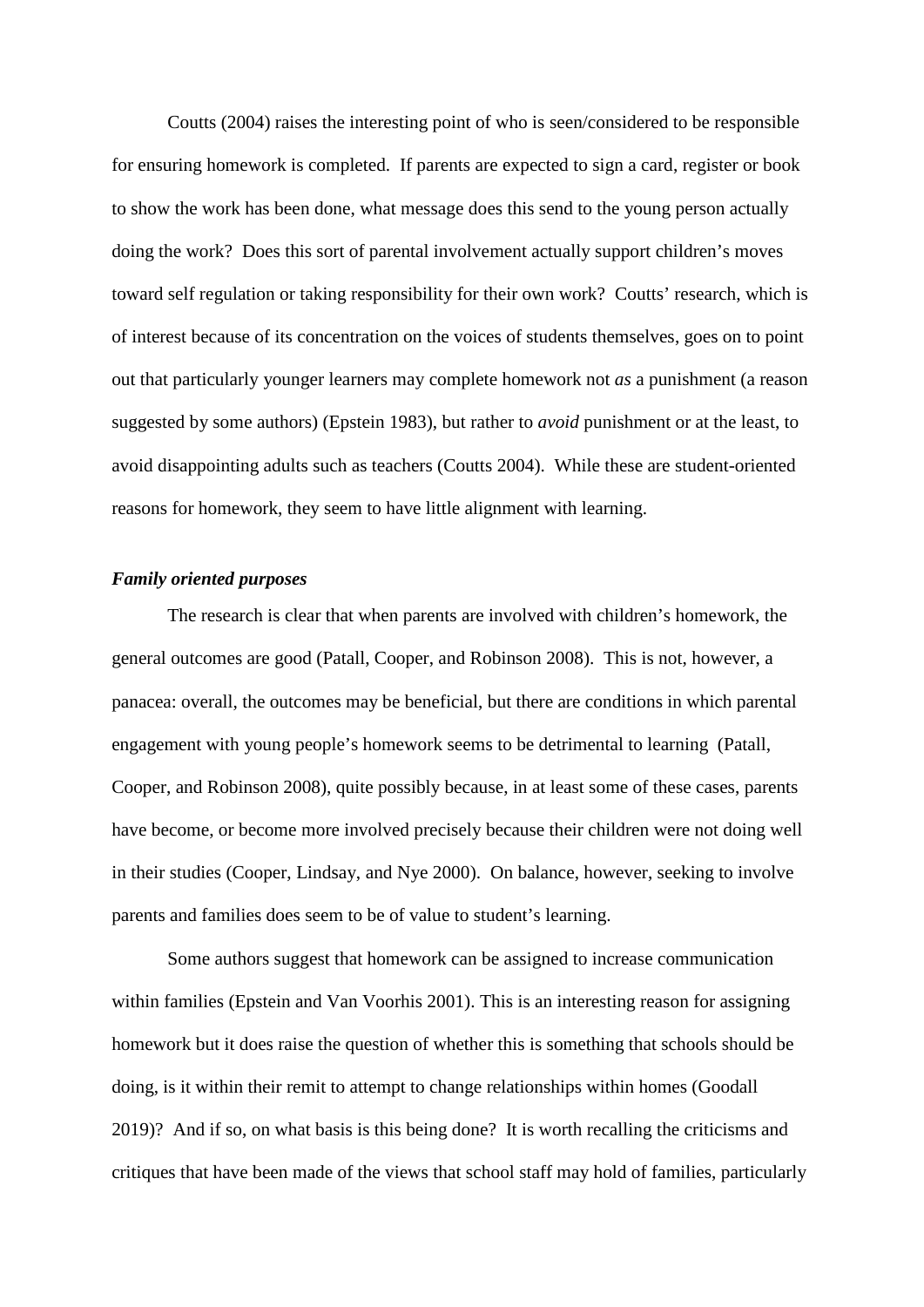families who differ from school staff in terms of culture, ethnicity, or other elements of their lives (Goodall 2019; Crozier 2001; Crozier 1999), in spite of evidence of the value of parental engagement (see above) and, for example, the high aspirations parents hold for their children {Gorard, 2012 #4196}{Treanor, 2017 #23456}. Staff perceptions of relationships in the home, and the amount of help or support that young people receive at home, are often far from accurate (Crozier 1999; Crozier 2001; Vincent and Tomlinson 1997; Vincent 2001), which could in turn lead to interventions which are not fit for purpose.

Schools may also assign homework to young people as a means of furthering relationships between the school and parents, or keeping parents informed about developments in school (Epstein and Van Voorhis 2001; Van Voorhis 2004). Again, it seems legitimate to question whether or not imposing work on young people is a reasonable means of attaining these ends. It would seem that the ultimate end, reason for the assignment of homework must always be to further and support the learning of the young people who are to carry out the work. It may be that the homework also serves proximate causes, such as being a means of communication between school and home – but such a purposes would seem to be legitimate only in so far as it serves the ultimate aim of student learning. As noted above, however, homework may have more than one purpose: creating this kind of dialogue between staff and parents may be a second, but should not be a primary purpose of imposing work on young people (and probable marking, on teachers).

# *School oriented purposes*

Schools may be perceived to be more successful if they assign more homework (Medwell and Wray 2019; Xu and Yuan 2003), which can be a powerful motivator for staff. According to Epstein and Van Voorhis, there is a perception that good schools assign homework and that good students do homework (Epstein and Van Voorhis 2001). School staff may be expected by outside authorities to assign homework or certain amounts of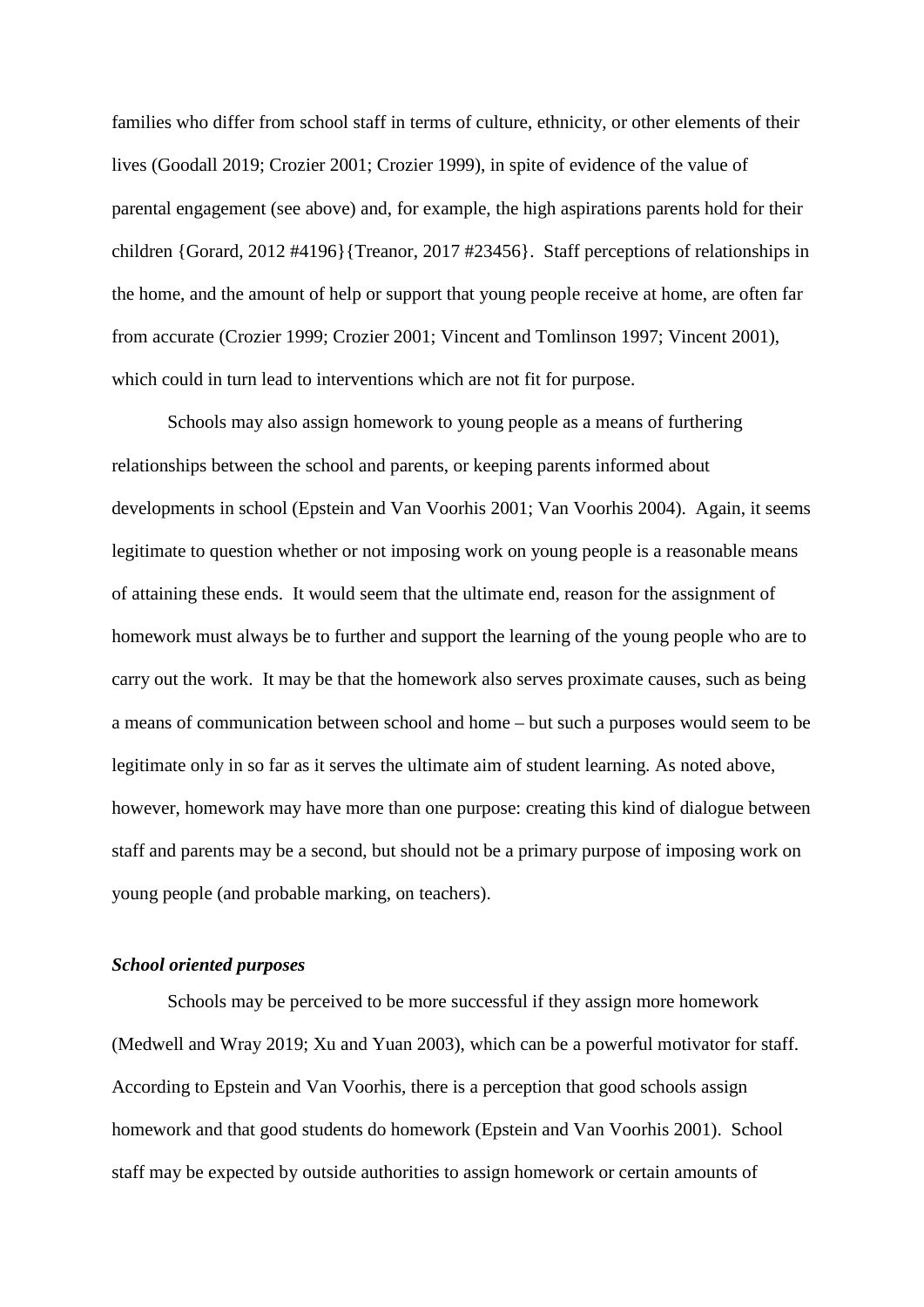homework (Epstein and Van Voorhis 2001); this is, however, no longer the case for the UK as a whole.

Van Voorhis (2004) considers a 'political' function of homework and agrees that it has what might be considered an outward facing function, that it 'signals parents and the public that a school has rigorous academic standards and expectation for student work' (p 208). However, as shown above, not all students engage in the same amount of homework, and students who are already more likely to succeed, seem to do more homework. Increasing parental engagement with homework, without taking into account such nuances, risks increasing the gap in achievement between young people from different backgrounds, rather than supporting those at most risk of failing (Borgonovi and Montt 2012).

Research has shown value in training parents to help with homework (Patall, Cooper, and Robinson 2008; Epstein and Van Voorhis 2001). While programmes such as TIPS have been shown to have statistically significant outcomes in terms of raising achievement, these outcomes fall short of those which arise from initiatives which come from parents themselves (Jeynes 2012). In fact, the literature shows that the largest effect sizes from programmes to support parents' engagement with learning come from helping parents to share reading with their children, and to work in partnership with school staff, around the child (Jeynes 2012), rather than directly teaching content. As mentioned above, the aim of supporting parental engagement with learning is to produce a partnership between families and schools, but this does not mean that all parties have to undertake the same actions.

It is also interesting that among the training programmes reviewed by Patall et al, the one that had a negative outcome was the one that trained parents to monitor homework (rather than work with the young person) (Patall, Cooper, and Robinson 2008), suggesting that setting up an adversarial, monitoring culture in families is not as helpful as supporting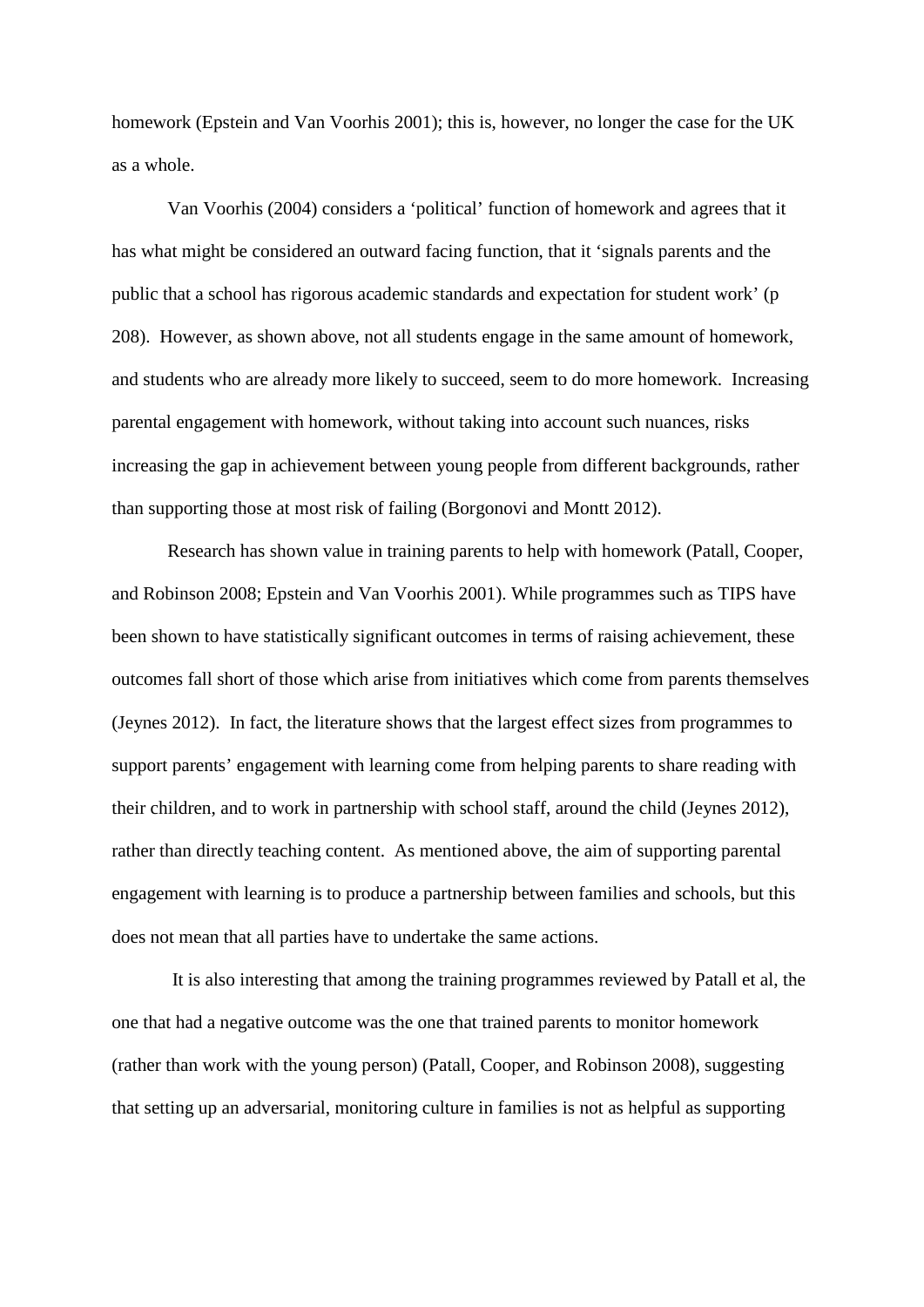interaction and working together (yet it is interesting that the TIPS programme, mentioned above, includes this element (Epstein and Van Voorhis 2001)).

Schools may also use homework as a way of interacting with families, as a means of communication with parents and other family members (Epstein and Van Voorhis 2001). This may include letting parents know what is being taught, how children are getting on, and how they as family members can help (Epstein and Van Voorhis 2001). Again, these are laudable aims, but it is far from clear that increasing the burden of work on both students and staff (in doing and marking the homework) is the most efficient means of communication with families.

This article argues that the only reason homework should be assigned is to support the learning of young people, particularly by giving them the skills and attitudes that will support further learning (Medwell and Wray 2019; Cooper, Lindsay, and Nye 2000).

As noted above, the original definitions of homework do not include anything about purposes or outcomes. I would suggest a new definition: "Homework may be defined as school oriented work to be performed by students outside the classroom, which has a clear, stated aim to support learning, either in terms of content, skills or attributes oriented toward learning". We now move on to discuss those skills and attributes, under the head of mastery orientations toward learning.

#### **Mastery Orientations**

An orientation towards mastery is defined as an orientation towards developing one's competence via a focus on understanding and skill acquisition, whereas an orientation towards performance is an orientation towards demonstrating one's competence or avoiding the demonstration of lack of competence via a focus on gaining favourable judgments and higher school grades compared with others or on avoiding unfavourable judgments (for reviews, see, e.g., Ames, 1992; Elliot, 2005; Kaplan, Middleton, Urdan, & Midgley, 2002). (Gonida and Cortina 2014, , 380)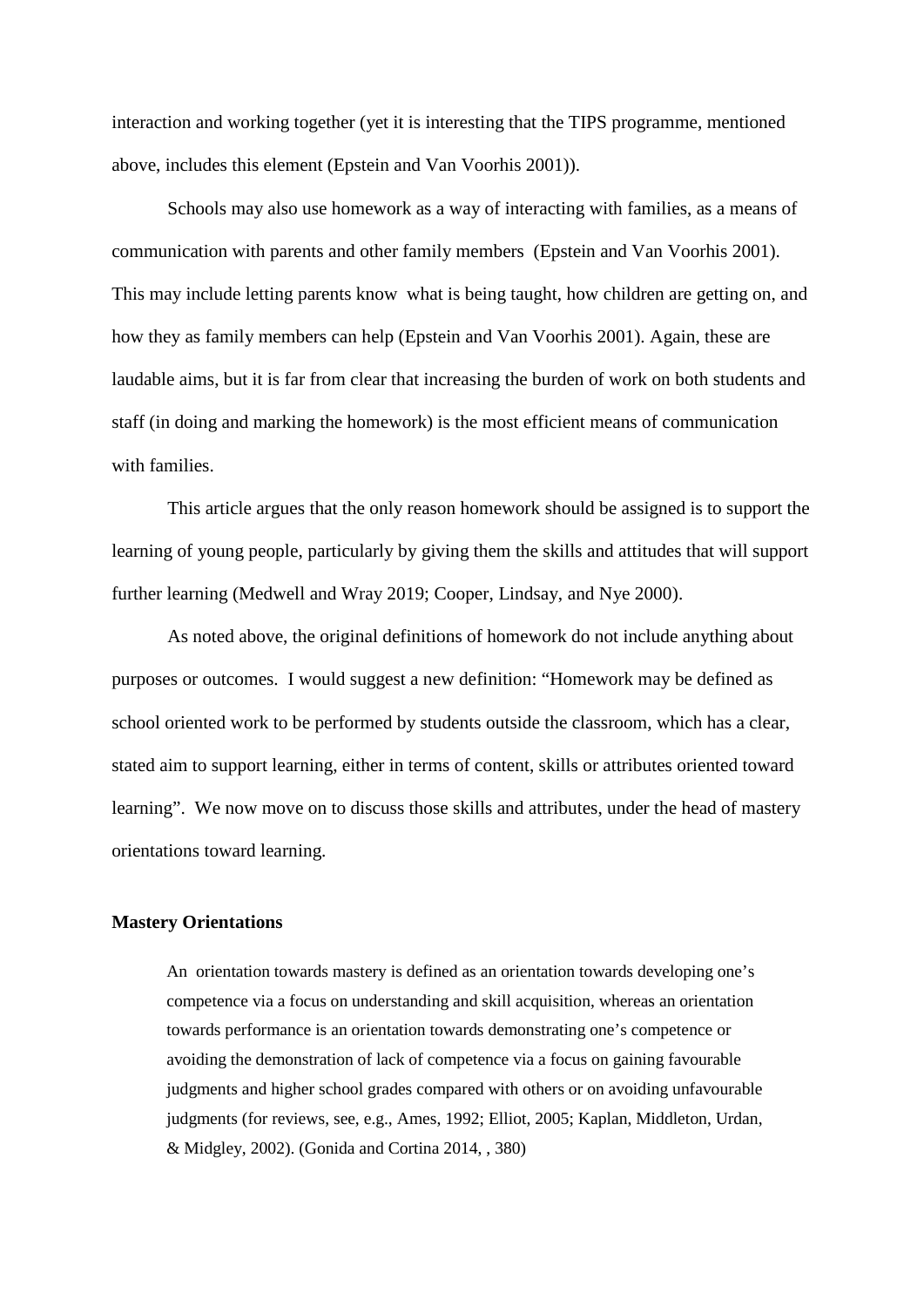Research has shown, to put it colloquially, that children who don't believe they can, don't – that is, young people who believe they are not able to achieve in school, often don't achieve, even when other indicators suggest that they should be able to do so (Rogers et al. 2014).

Mastery and performance orientations are often linked and contrasted in the literature, as in the quotation above. This paper suggests moving children away from an orientation on external validation for their learning processes (which would be evident, for example, in asking parents to check and monitor homework), to an orientation on(Kurt and Taş 2019) internal validation, through increased confidence in their abilities to learn, and the acquisition of and confidence in the skills needed to do so. Children with a 'mastery orientation' toward learning will value learning for its own sake; they are also likely to structure their work effectively (Kurt and Taş 2019). This is not to deny the importance or validity of external measures of learning, such as marks, grades and exam results. However, it is to shift the balance of importance so that children come to see learning as a lifelong process, a view which will serve them well in further studies as they age.

Moreover, this paper argues for a move toward greater autonomy for young people in the completion of homework, which is a concomitant part of mastery ordinations. Research has shown a correlation between parental support for autonomy and higher achievement on standardized tests and in class grades (Grolnick et al. 1997; Cooper, Lindsay, and Nye 2000), while greater active involvement by parents in homework was associated with the opposite effects (Cooper, Lindsay, and Nye 2000){Dettmers, 2019 #23663}.

The term, 'mastery orientation' may be understood to encompass a number of different ideas. Among these is what Fan, Williams et all term 'intrinsic motivation,' which 'refers to the willingness of individuals to engage in and complete academic tasks for their own sake' (Fan, Williams, and Wolters 2012, , 22); one might liken this to enjoying learning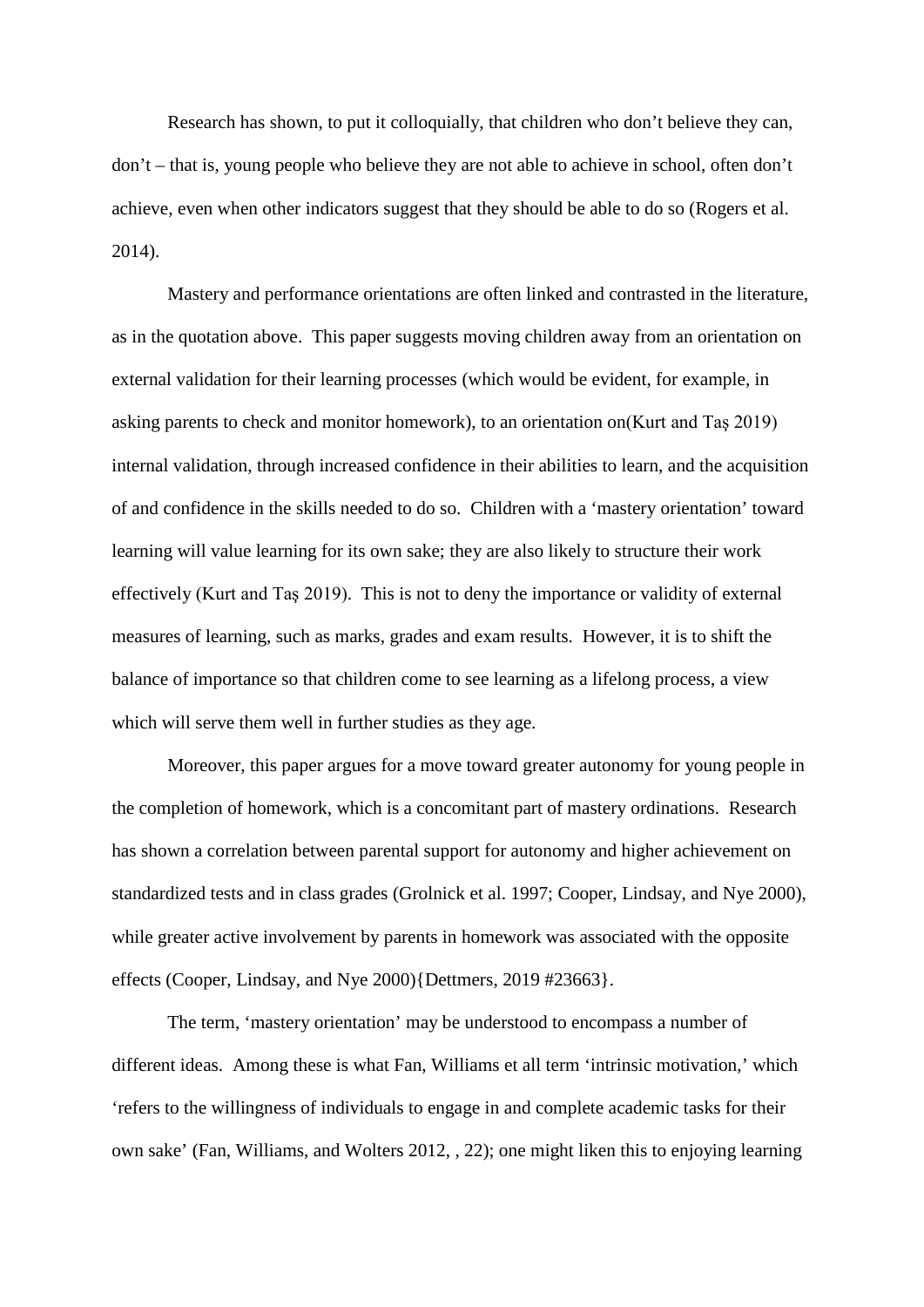for learning's sake, or seeing education as a process throughout life, rather than a discreet entity (Dewey 1897; Goodall 2017b). Intrinsic motivation seems to be best supported through role construction and self-belief, rather than external rewards (Deci, Koestner, and Ryan 2001); students who are intrinsically motivated seem to be more engaged in school work, are more likely to persist in the face of difficulties and have higher achievement than students who rely on extrinsic motivation (e.g. rewards)(Kurt and Taş 2019). Young people are more likely to ask for help with their work when their teachers emphasise mastery orientations, such as the value of learning for its own sake (Du, Xu, and Fan 2016).

Young people were more likely to seek appropriate help with homework if they had a mastery orientation toward their work (Du, Xu, and Fan 2016); this may seem antithetical, that young people who have a positive belief about their abilities were more likely to seek help, but this would argue that having those beliefs can result in having the confidence to seek help when needed. If children and young people are able to seek help when they need it, and, importantly, are trusted to do so by those around them, then it would seem likely that there will be fewer instances of the over involvement of parents in homework which we have seen can be detrimental for children's long term achievement. Research has found that children who are not confident about their abilities are especially able to increase their feelings of competence when their mothers provide support for autonomy and mastery (Pomerantz, Ng, and Wang 2006).

There is an obvious connection between how students are motivated and how parents relate to children's studies and school work; when parents (mothers in this case) used mastery oriented technics to support their children, such as encouragement to persist in the face of difficulties, children tended to respond to challenges in a positive manner (Pomerantz, Ng, and Wang 2006). These sorts of practices seem to be particularly important for children who hold negative, or disparaging beliefs about their own academic competencies, helping such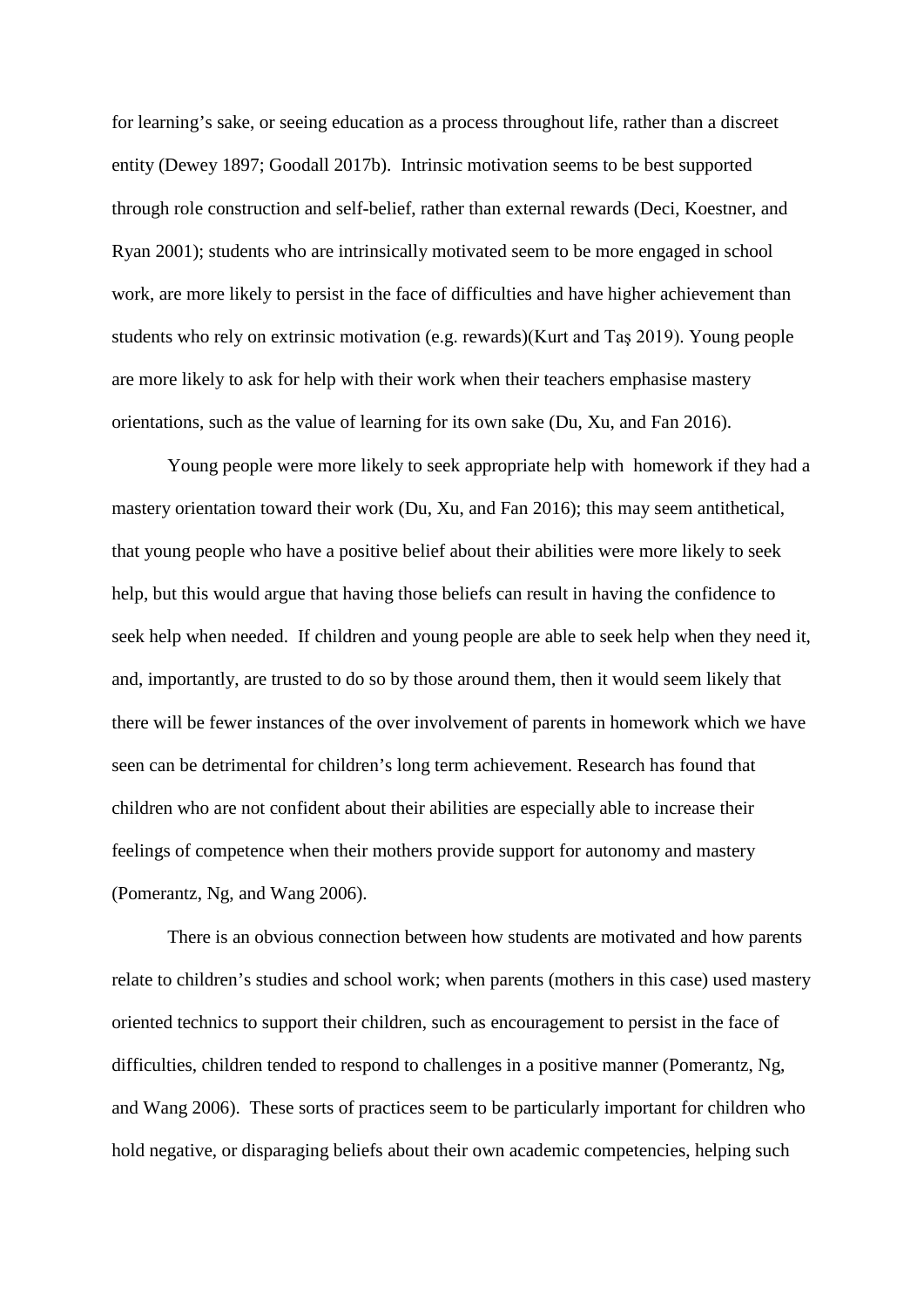children to avoid the frustration which often accompanies homework (Pomerantz, Grolnick, and Price 2005; Pomerantz, Ng, and Wang 2006). Such children also benefit when parents (again, mothers in the cited research) use techniques which support children's autonomy with their school and homework, e.g. not providing unasked for assistance, being supportive of effort and avoiding controlling language (Fei‐Yin Ng, Kenney‐Benson, and Pomerantz 2004; See also: Gonida and Cortina 2014).

When parents value education and learning for their own sake, children are likely to mirror these constructions (Gonida and Cortina 2014); when parents introduce external rewards for learning, and seek to control children's learning (use controlling language, for example), children are less likely to be internally, intrinsically motivated to learn and achieve (Fan, Williams, and Wolters 2012). Moreover, children who see tasks as valuable are more likely to adapt their actions toward completion of those tasks, and to be better able to seek help with the tasks as needed (Du, Xu, and Fan 2016).

# **Parental Self concept and supporting homework**

Parents engage with their children's learning within their own understanding of their role as parents, that is, what is they, as parents, should do, and, importantly, how they can impact on and support their children's learning {Hoover-Dempsey, 2005 #18155}. This, in turn, impacts on how parents engage with their children's schoolwork, and, for our purposes, how parents engage with homework. Research has shown, as well, that students construct their own beliefs about schooling, and their own understandings of themselves in relation to learning, in relation to the views their parents espouse and act out (Fan, Williams, and Wolters 2012). This self-understanding and self-belief hold great importance for students, as even students who are capable of doing well, can fail if they do not believe in their capabilities (Fan, Williams, and Wolters 2012)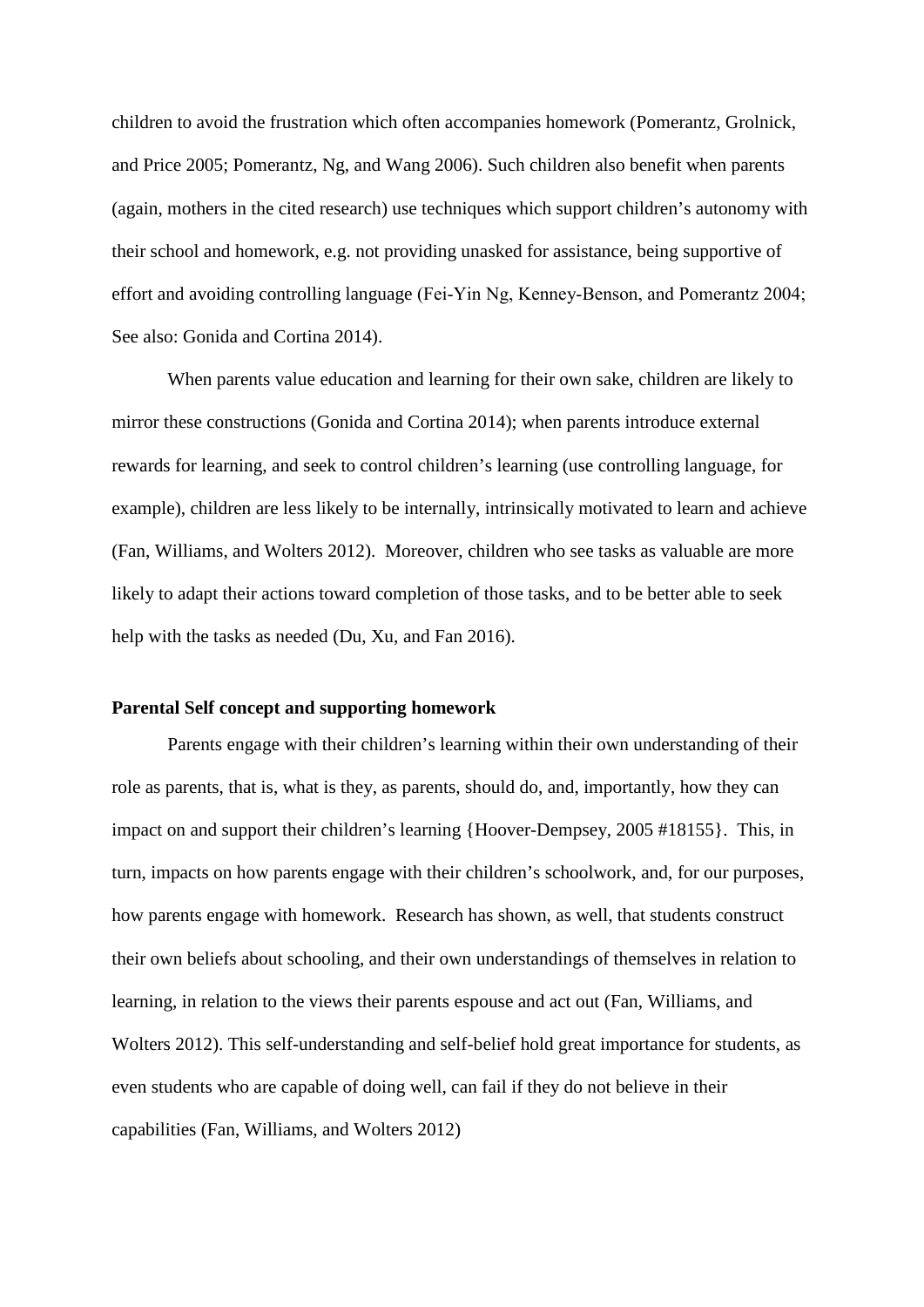Walker et al found that some parents constructed their role around a belief that parents and schools were jointly responsible for children's learning (Walker et al. 2005a), such joint responsibility may be easier to establish and work through where parents and staff share social and cultural capital. It is also worth noting that role construction is not fixed, but is malleable; parents' views of their roles in relation to the learning of their children can be and often is influenced by their relationships with school staff, and with what the school communicates to parents (Park and Holloway 2018).

There is a good deal of literature about 'parental role construction' which 'may best be defined as parents' beliefs about what they should do in relation to the child's education' (Walker et al. 2005b, , 89). As previous research has shown (Hoover-Dempsey and Sandler 1997), role construction effects how parents interact with their children's learning, how they get involved and what they do in terms of that involvement.Parents' understandings of their roles in relation to their children's learning help to determine what parents will then go on to do, and impacts on children's outcomes because parents then act on those understandings (Walker et al. 2005b). Parents' understanding of their role in their children's learning, their beliefs about how effective they will be doing this, and parental understanding of how open the school is to their contributions, all have an effect on whether or not parents become involved in their children's learning (Hoover-Dempsey and Sandler 2005).

Moe et al (2018) found that parents who are motivated by a sense of autonomy, that is, they become involved with their children's learning out of a desire to be involved, rather than a sense of duty or obligation, are more likely to support autonomous attitudes in their children; this was labelled as 'motivational scaffolding'. While most parents would agree that one goal of raising children is to produce, in the long run, an independent adult, in this sort of motivational support, parents are actively seeking to help children take responsibility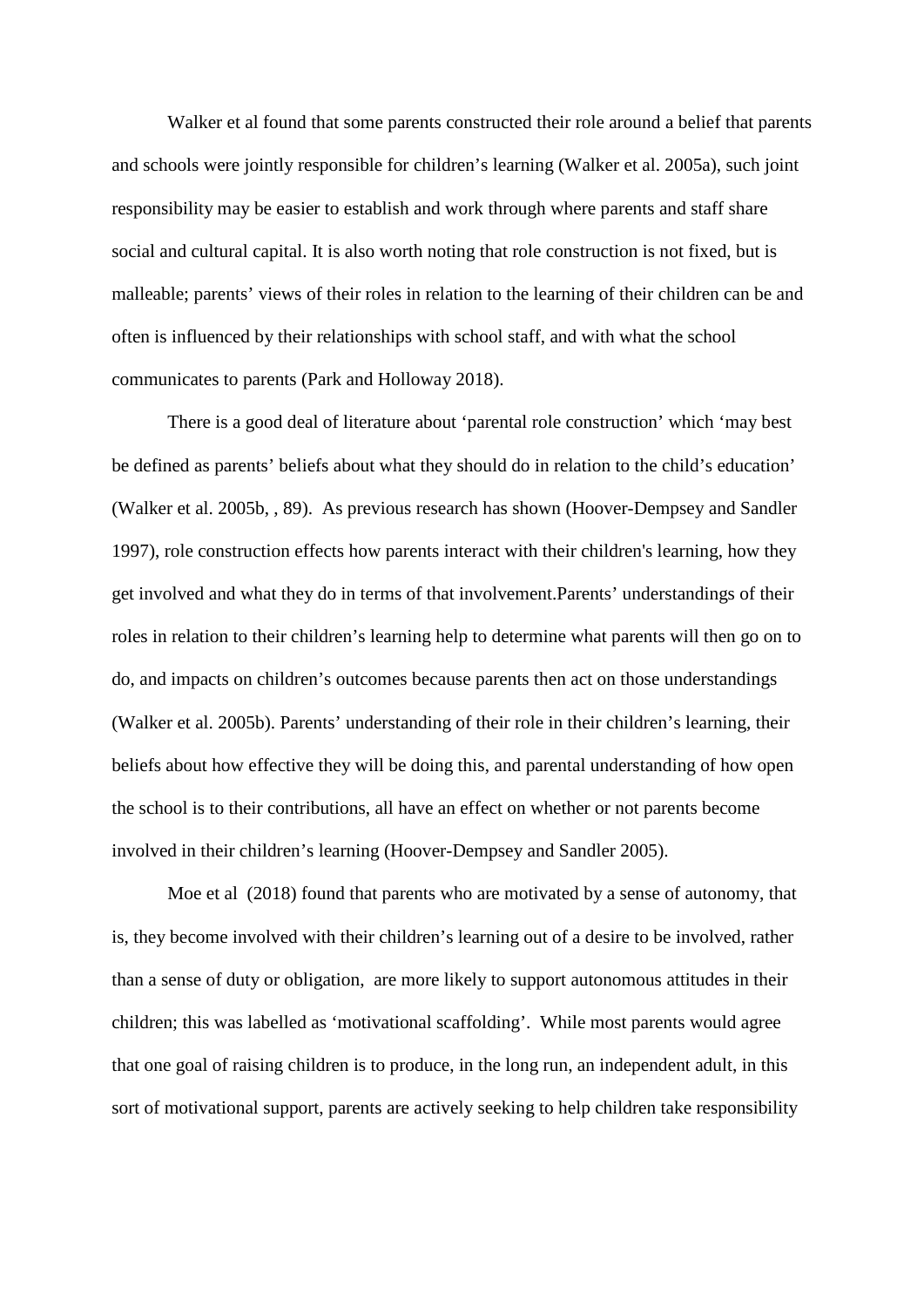for their own learning. (This again raises the issue of whether or not parents should be responsible for the oversight of children's homework, as mentioned above).

Carmichael and MacDonald (2016) found that parents with lower expectations of their children's abilities were more likely to directly intervene, or help directly with homework than parents who had high expectations. Children are more likely to be motived toward homework if their parents support them by assuring the child that she can overcome difficulties and if the relevance of undertaking the homework is explained to the child (Madjar, Shklar, and Moshe 2016)

#### **Homework for mastery**

Taken together, all of the above argues that parents' involvement in homework is most likely to be beneficial when it supports children's and young people's self concept as learners, their autonomy toward their work, and their interest in and enjoyment of learning (Stables et al. 2014).

It seems that what is important is not that children and young people spend time on homework (which has little correlation to achievement), but rather that they are engaged in the learning taking place, 'the extent and quality of student engagement while doing the tasks' (Madjar, Shklar, and Moshe 2016, , 174). Homework which students deem as concrete, and which supports them to be able ready to learn, or reinforces learning, also seems to be of greater value than homework which does not (Hallam 2006). It is important that both parents and school staff emphasise mastery orientations (Madjar, Shklar, and Moshe 2016); this is an extension of the classroom focus on mastery out into the home (and beyond). Tis can be particularly important for students who otherwise are thought (by themselves and others) to have low levels of competence in school work (Pomerantz, Ng, and Wang 2006)

We might, then, define homework for mastery as 'tasks assigned to students by school teachers that are meant to be carried out during non-school hours, *which support children's*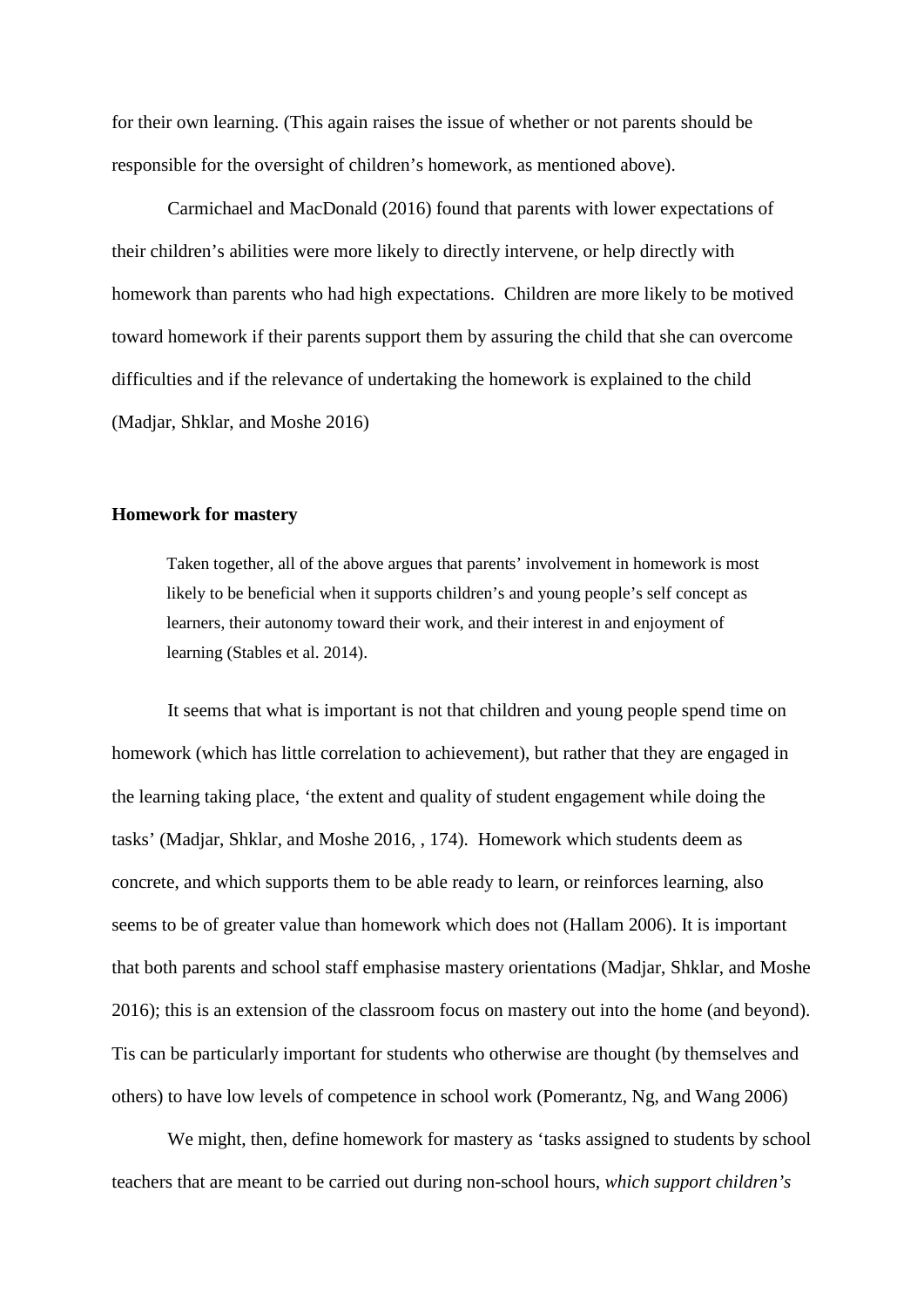*acquisition and embedding of mastery orientations*'. Homework for mastery will have a principle aim of increasing the skills and attitudes that support young people's learning: autonomy, motivation and engagement.

This cannot, however, be accomplished by young people alone: it requires schools to reconsider the aim and assignment of homework tasks, and to realign those tasks to mastery orientations. It also requires schools to explain these changes to young people and their parents, and, in the best case scenario, to create new homework tasks together. Parents, as well, need to concentrate on the types of support more likely to engender and strengthen these orientations.

Figure 1 presents an illustration of the elements of homework for mastery, bringing these concepts together.

Figure 1 near here

# *The principle of subsidiarity*

One of the parental attributes listed in **.** Figure 1is 'subsidiarity'. This may seem surprising, as it is more usually to be found in studies of organisational structures, policy on European relations and theology (Gosepath 2005; Melé 2005; Lenaerts 2017; Van Til 2008; McIlroy 2003). In essence, the concept means that actions should be undertaken at the lowest appropriate level. To put it in terms most often used around the development of toddlers, 'If I can do it, let me do it'. To give another example, a manager may dictate that a window display in a department store should change with the seasons, but the manager will not be directly involved in the choice of garments to display. In educational terms, we are more used to the concept (if not the term) in relation to the distribution of duties in a school (or of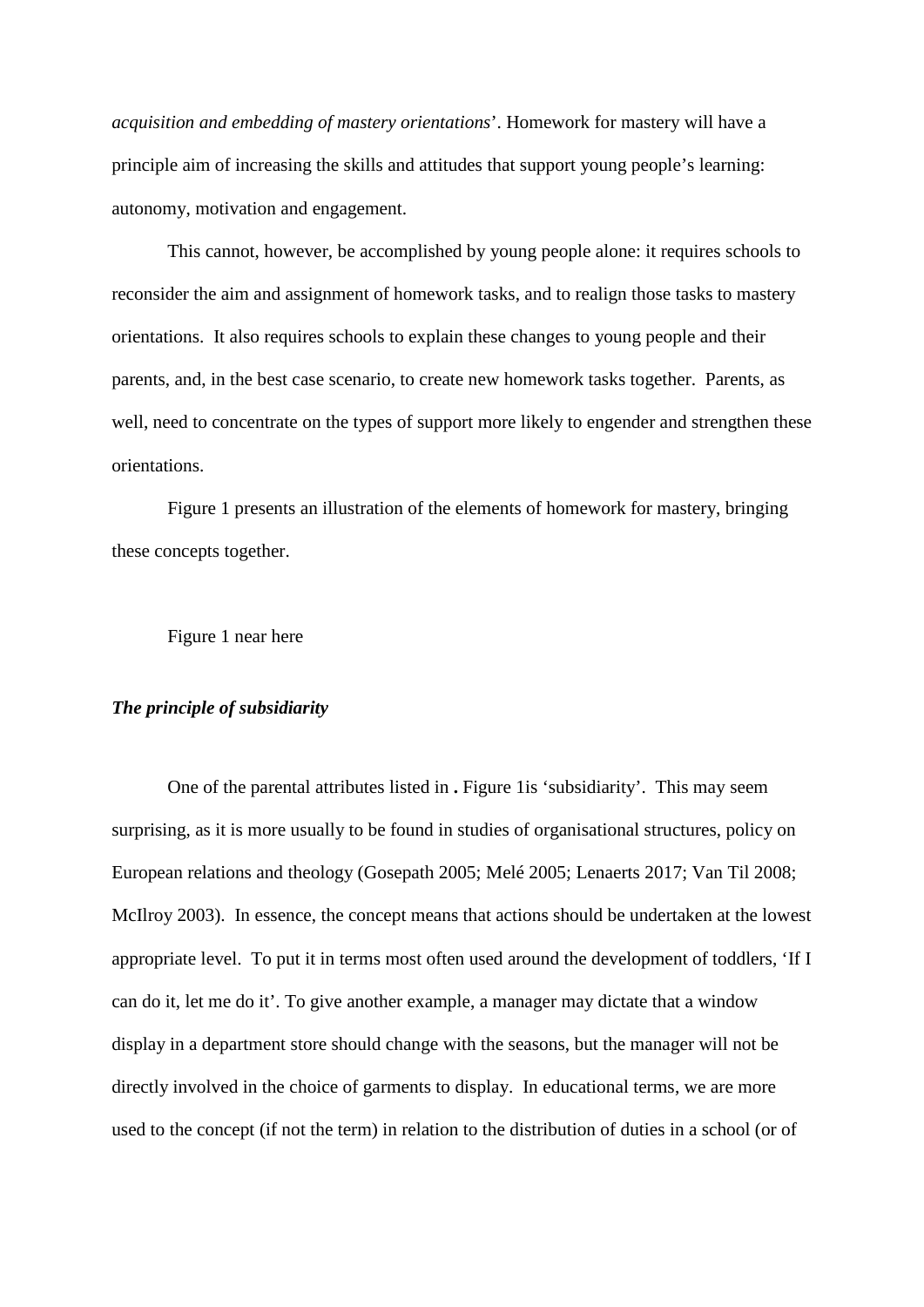leadership); a head teacher may set the direction for the school but is not (general) involved in the details of individual teachers' planning and classroom practice.

As Gosepath points out, 'It is an important, if not the most important, responsibility of the bigger institution to enable the smaller one to perform its tasks and to provide it with any necessary support' (Gosepath 2005, , 157). In applying this concept to homework, the principle of subsidiary would seem to operate in two areas – in relations between the school and families and in relations between parents and children.

I suggest that the principle of subsidiarity means that parents should not generally offer help that the young person has not requested. In Pomerantz' study this unasked for assistance was particularly unhelpful for young people who already held negative views of their abilities; these young people experience 'more depressive symptoms over time' than young people with more positive understandings of their abilities (Pomerantz, Ng, and Wang 2006, , 100). On the other hand, parents allowing young people to take the initiative led to increased feelings of competence among those young people (Rogers et al. 2014).

While it is obviously a school's remit to set (and if appropriate, mark) homework, the principle of subsidiarity would suggest that the more autonomy which can be given to families around how that homework should be carried out, the better. For example, families have reported having issues around time for homework (Patall, Cooper, and Robinson 2008) and have suggested they have more time at weekends (Epstein and Van Voorhis 2001), so this would mean that it would be better to set at least some homework to be handed in on Mondays. Homework can also be designed to call on skills parents already possess (rather than, for instance, assuming subject or content knowledge). This, then requires schools to know their parental cohorts (Goodall 2017b). The differences between families and their circumstances also need to be taken into account, so that children from families in poverty are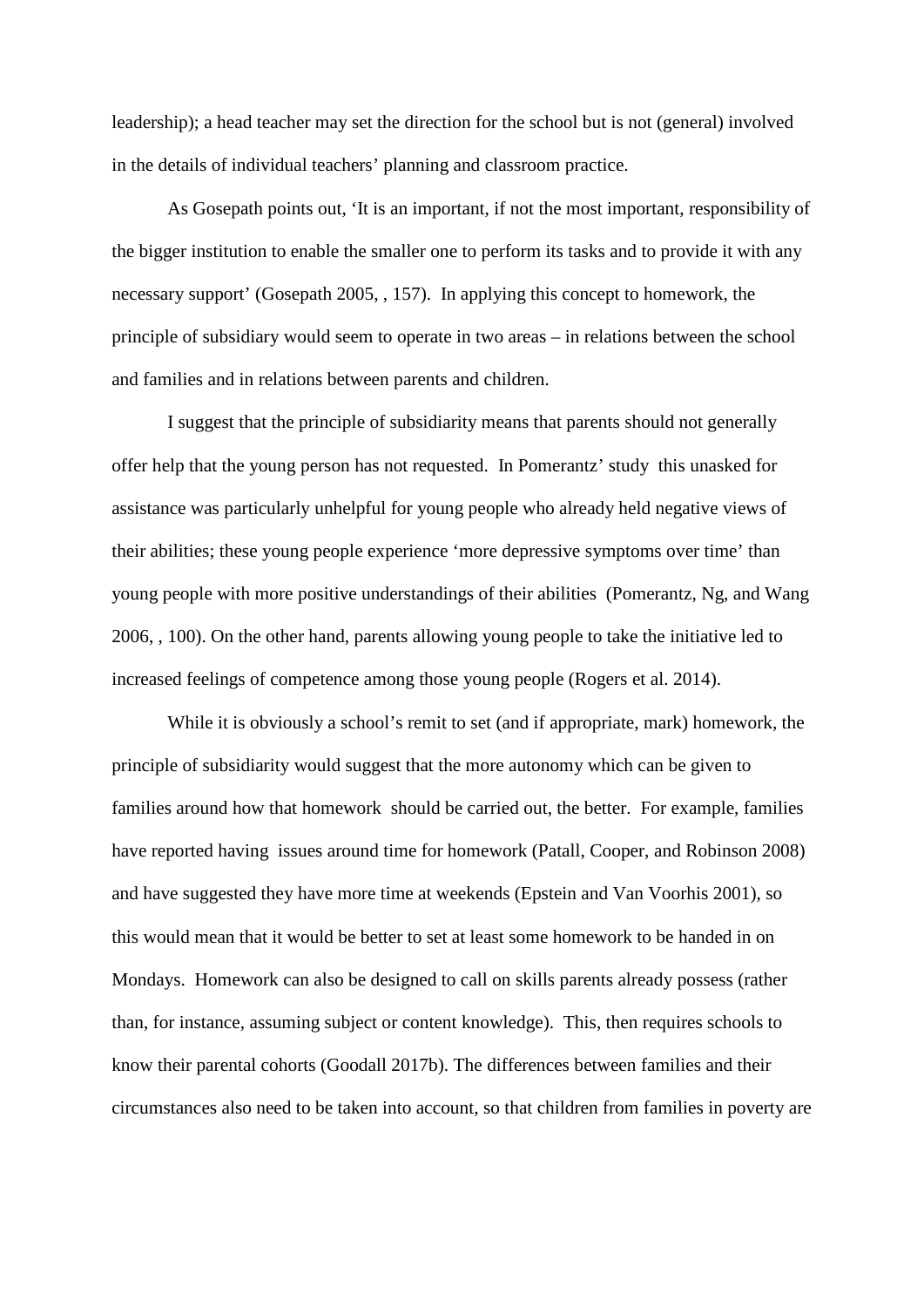not penalised by work set {Mazzoli Smith, 2016 #23603}. Thus, the concept of subsidiarity supports the autonomy of young people as well as their families.

## **Parental Engagement in Homework for Mastery**

.

Parents' mastery-oriented practices may manifest themselves in a variety of forms, with the underlying theme being aiding children in developing their competencies. (Pomerantz, Ng, and Wang 2006, , 100).

The framework proposed (see Figure 1**Error! Reference source not found.**) highlights three essential elements of homework for mastery, based on the literature. The first is the role of the school, as school staff are those who, for the very greatest part, generate and assign homework. The second element is the amalgamation of parental attributes and actions which will support the third and ultimate element, student outcomes.

#### *Parental attributes for mastery*

One of the reasons that parental engagement in homework can be beneficial is precisely because it signals to children that parents are interested in what they are doing, and value time spent on learning (Patall, Cooper, and Robinson 2008; Harris and Goodall 2008).

Parents can support their children's learning in a myriad of ways that don't depend on checking homework (even if this is what many parents feel is the main purpose of engagement with children's learning (Goodall and Montgomery 2013a; Harris and Goodall 2008). Simply showing an interest what young people are doing is likely to be effective (Epstein and Van Voorhis 2001), even at secondary level (OECD 2012), and showing young people the value of learning, valuing school work is also beneficial (Epstein and Van Voorhis 2001) all of which is likely to help young people to develop a positive outlook about their school work (Cooper, Lindsay, and Nye 2000)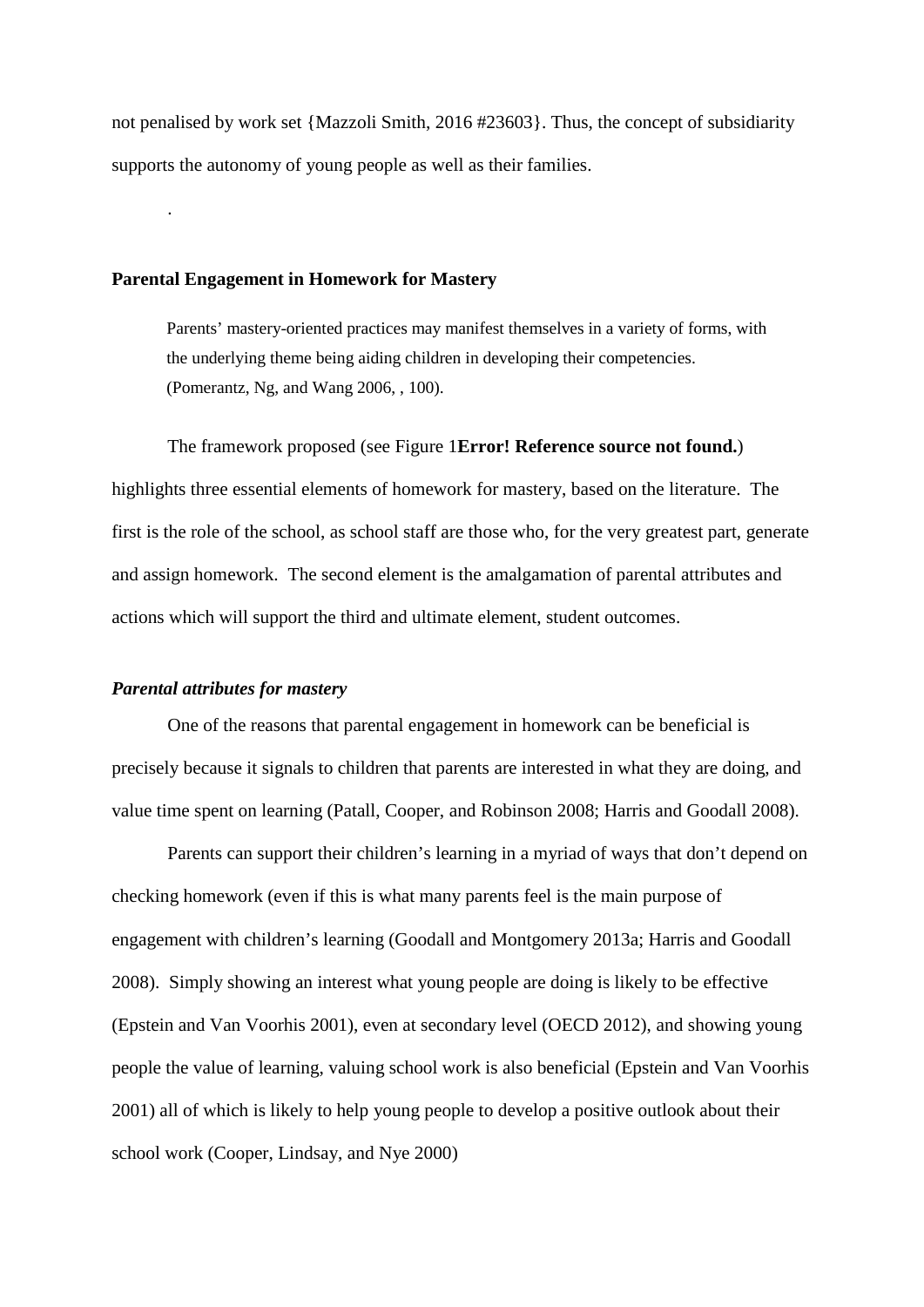As we have seen above, for the most part, parental engagement in children's learning is considered beneficial; however, the picture in relation to parents' engagement in homework per se (as opposed to more general learning in the home) is more mixed. In contrast to the main run of parental engagement in children's learning, particularly that learning which takes place away from school, the literature is more divided about the impact of parents' engagement with homework. Some studies have found that such engagement has little effect; others have found that it can have a negative effect on children and this involvement seems to become more problematic as children age (Chowa, Masa, and Tucker 2013; Cooper, Lindsay, and Nye 2000); other research shows that this engagement can have more impact as children age (Núñez et al. 2015). Parental controlling actions (dictating schedules, giving unasked for advice) are negatively related to children's outcomes (Núñez et al. 2015); however, this may be due to children who are struggling in school needing more parental direction and help (Cooper, Lindsay, and Nye 2000), rather than being a simple byproduct of parental actions. Other reviews of the literature show definite positive effects of parental engagement in homework, including students' views of their abilities in relation to learning (Rogers et al. 2014; Kurt and Taş 2019). Taken as a whole, research suggests strongly that when parents are appropriately, helpfully involved in children's homework, children do more of that homework and benefit more from the learning involved, in terms of achievement, confidence, life skills (time management, self-regulation) and academic selfconcept (Núñez et al. 2015).

When parents are overly controlling, when they concentrate on achievement over learning, when they help when not needed or requested to do so, it's possible that they are preventing their children from attaining orientations toward autonomy and mastery (Rogers et al. 2014; Pomerantz, Ng, and Wang 2006). Parents offering help which children have not requested has been linked to depressive symptoms in children who already held negative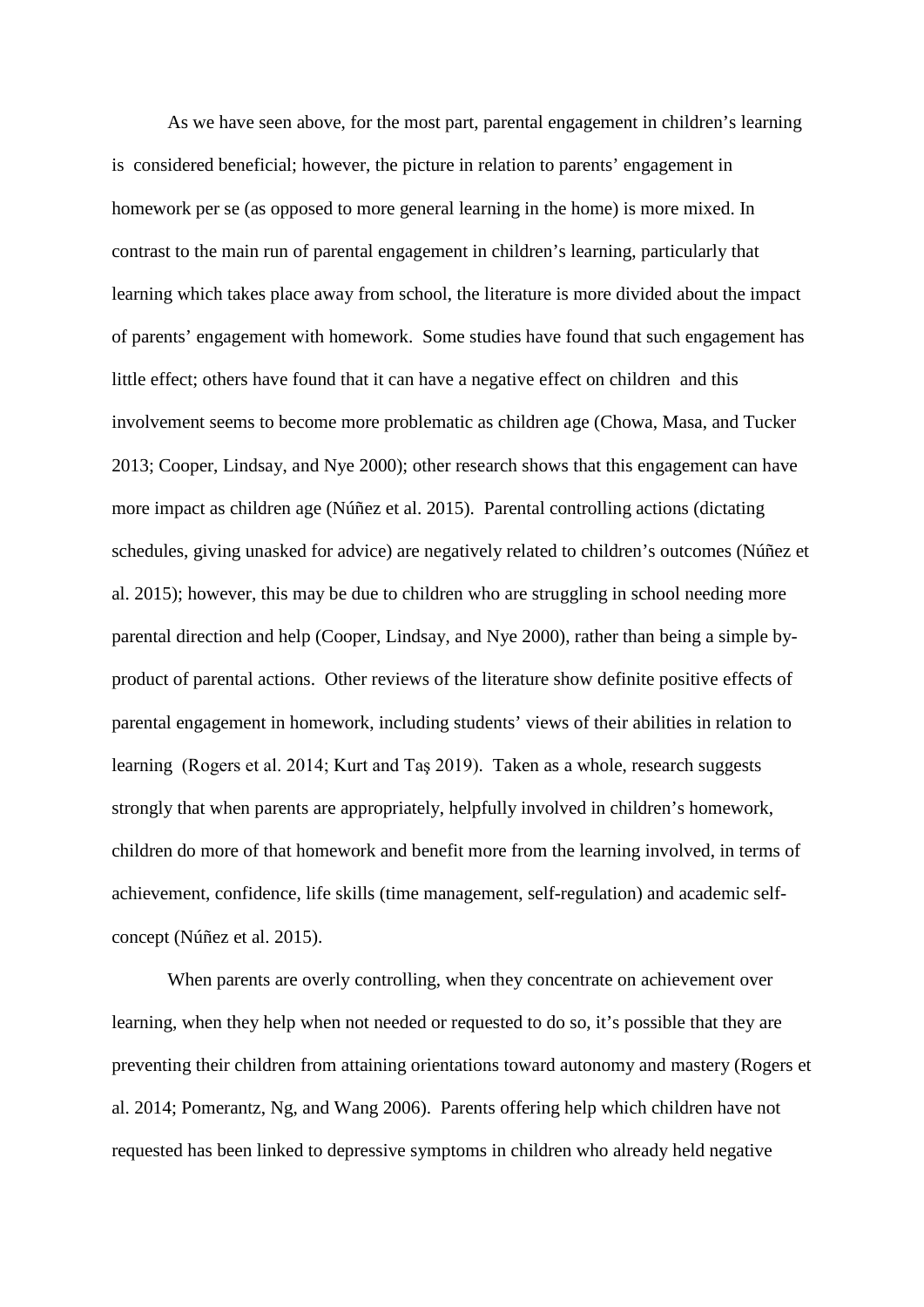views of their ability. Eccles found that 'excessive parental control is linked to lower intrinsic school motivation, to more negative changes in self esteem… to more school misbehaviour, and to relatively greater investment in peer social attachments' for student moving between elementary and junior high school (approximate  $12 - 13$  years old) (Eccles et al. 1991, , 66).

Parents being overly controlling 'may deprive children of feeling they are autonomous, effective agents (Rogers et al 2014 pg 174). Such suppression of feelings of autonomy could have further ramifications for young people, particularly during the years of secondary education, when they are already negotiating their own status as independent agents. Put simply, the literature shows that parental *support* with homework is likely to be beneficial, parental *control* of homework is much more likely to be problematic. Kurt makes this distinction; while advocating for greater parental investment in homework, this is seen as supporting deep learning, motivation and autonomy, (rather than simply helping with content) (Kurt and Taş 2019).

When young people see homework activities as valuable, and are interested in what they have been asked to do (Stables et al. 2014), they are more likely to use 'adaptive selfregulation strategies' (Du, Xu, and Fan 2016, , 30). It would seem that what is important is not just the fact of doing (or assigning, or helping with) homework, or spending a lot of time on homework (in spite of the seemingly endless hours devoted to it), 'but, rather, the extent and quality of student engagement while doing the tasks' (Madjar, Shklar, and Moshe 2016, , 174). This will have all the more impact when supported by parental actions which support mastery orientations, (rather than being controlling) and when parents help their children to believe in their own abilities to achieve. (Kurt and Taş 2019)

Parents' views of and toward homework are an obvious influence on their children, and, for our purposes, on children's role constructions in relation to learning and homework. Parents can support children by showing the value of homework (and showing that they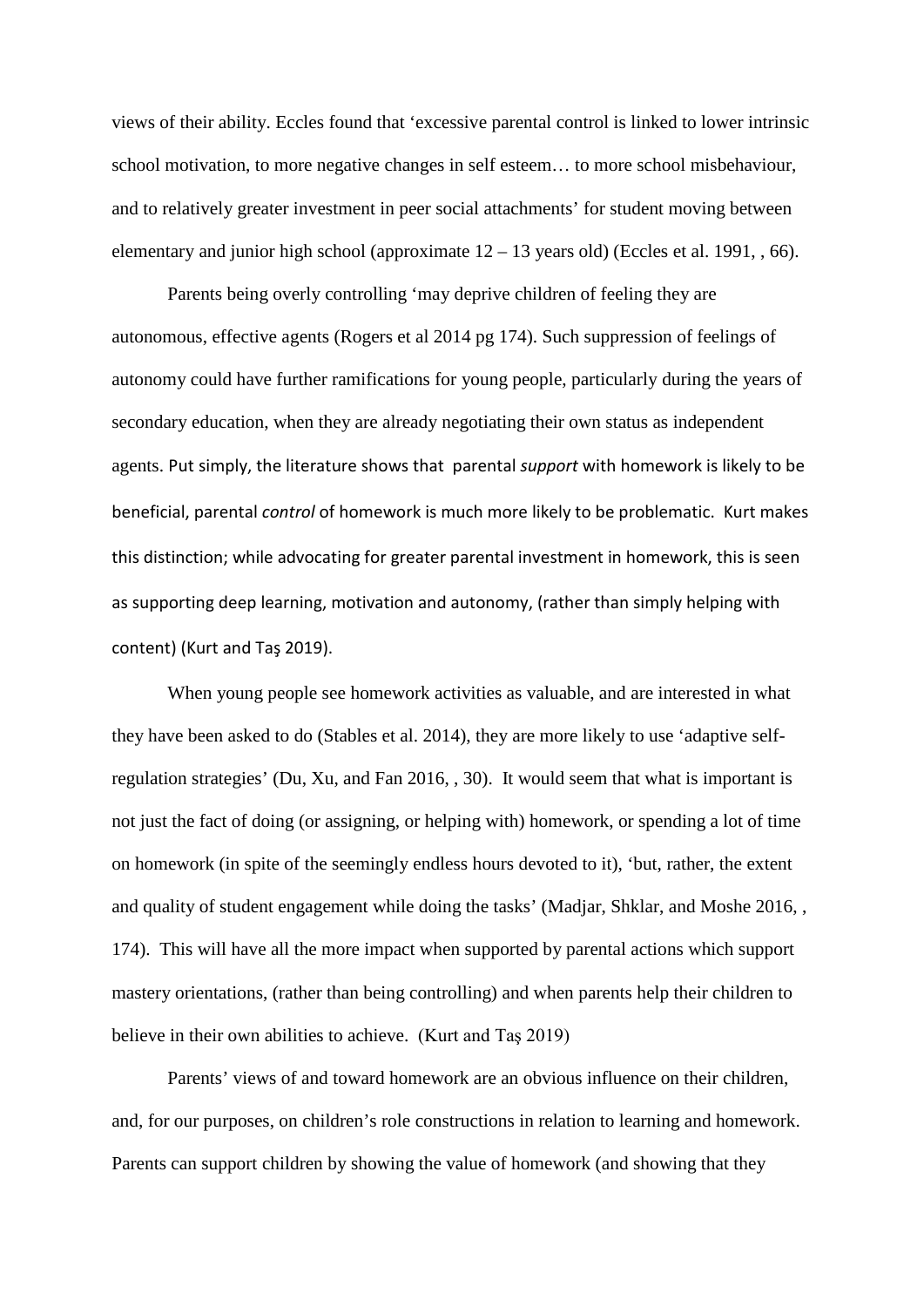themselves value learning), and by supporting children's academic self-concepts, for example in telling children that they are able to overcome difficulties (Madjar, Shklar, and Moshe 2016).

What is important, then, is not just *that* parents are engaged in children's homework, but *how* they are engaged in that homework. Parental engagement in homework is most beneficial to students when it supports children's autonomy (for example, parents help children create a schedule for doing homework rather than imposing one), when it supports children's beliefs in their academic ability (for example, when parents praise effort and support children to overcome difficulties) and when parents support mastery views in children (when parents concentrate on learning, (what the child has learned) rather than on achievement (the marks gained by the child)); this orientation toward school work can support children's growing confidence and help them face challenges (Núñez et al. 2015; Pomerantz, Ng, and Wang 2006).

# *The role of the school*

To accomplish this end, it will be necessary to overcome the 'more is better' attitude toward homework – an attitude which may well be shared by families and teachers. Schools undertaking changes around homework would be well advised to do so in partnership with parents, involving them in the process from the outset, rather than merely informing them of the change. This simply parallels what teachers already know and do in relation to around young people 's learning; ideas are illustrated and explained by examples. In fact, the way teachers relate to homework – how it is valued, marked, etc, - has been shown again to contribute to students' mastery orientations {Tas, 2016 #23664}. It is essential that homework is not only assigned by the school staff, but that clear explanations are given to both students and parents as to the purposes and proposed outcomes of such activities, and that these are based on a clear understanding, in the first instance, by school staff of what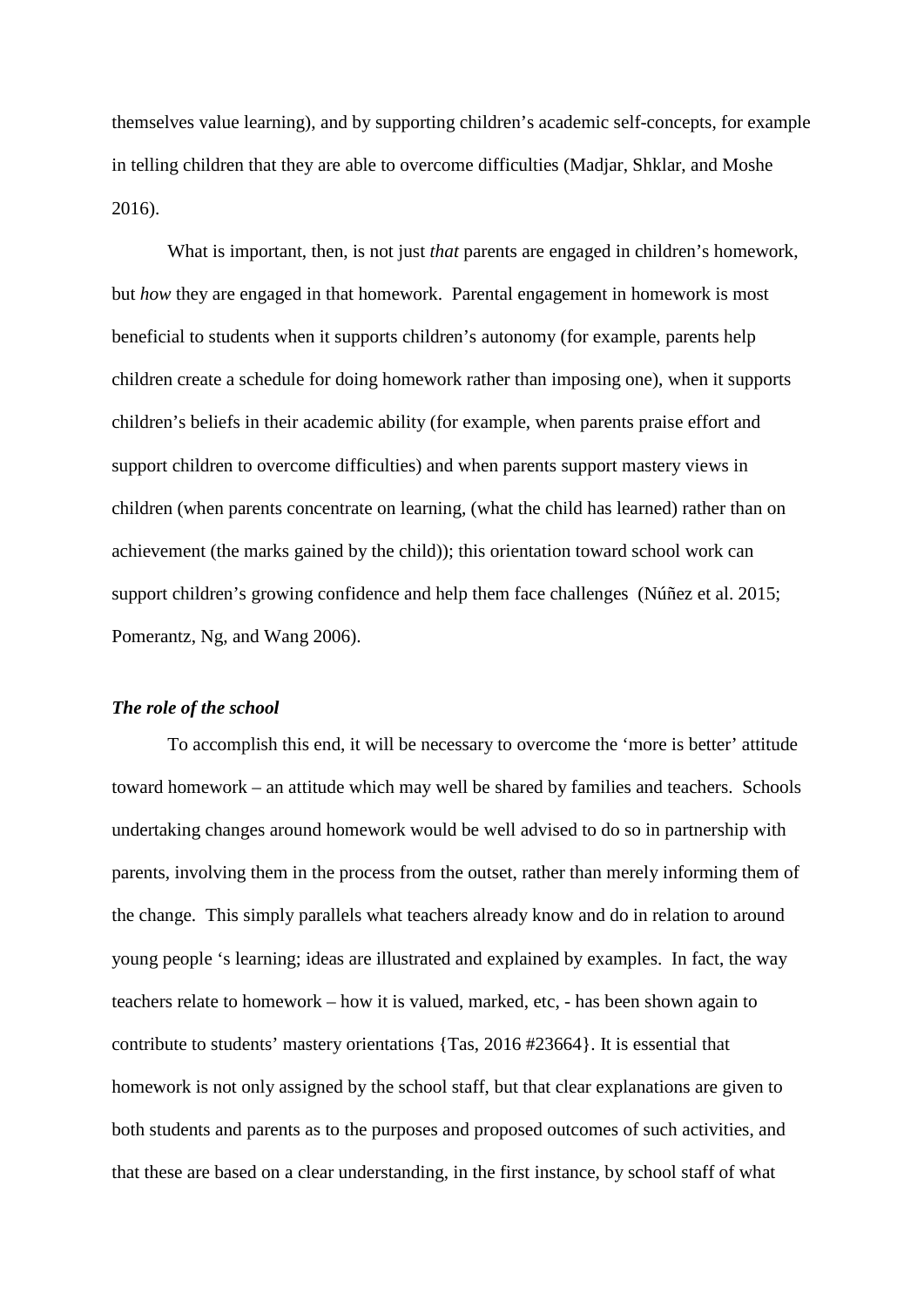homework tasks are meant to accomplish (Department of Education 2018). This paper argues, then for a joined up approach, so that the support for mastery orientations already present in classrooms is extended to homework and how it is presented.

'Appropriate homework' has two levels – appropriate to the aim of the work, and appropriate to the student. In the first instance, the homework assignment must be appropriate to the aim, that is, it must have a fighting chance of fulfilling the stated aim. It is important that both the students and their parents, as well as the teaching staff, know this aim and how the task relates to it: how else will it be possible to know if the homework has been effective?

Secondly, the homework must be appropriate for the young people who are to undertake it (Kay et al. 1994). This means careful consideration of what the young people in general are able to accomplish. As has been noted above, assigning homework on the understanding (or hope) that family members can supply content or subject knowledge is likely to widen the gap between children from different backgrounds, as not all parents may be able to supply this help (Epstein and Van Voorhis 2001; Cooper, Lindsay, and Nye 2000).

We have noted that marking and assessment takes up a great deal of teachers' time and often ranks among the activities listed as most problematic by them. Indeed while the activity is 'vital', when poorly done it can be 'demoralising and a waste of time for teachers and pupils alike' (Independent Teacher Workload Review Group 2016, , 5). What this paper argues is that homework should only be assigned if it is likely to be effective in supporting young people's mastery orientations to their work.

# **Scaffolding parental engagement in homework for mastery**

What is it then, that parents need to  $do$  – and be supported to  $do$ , in relation to their children's homework?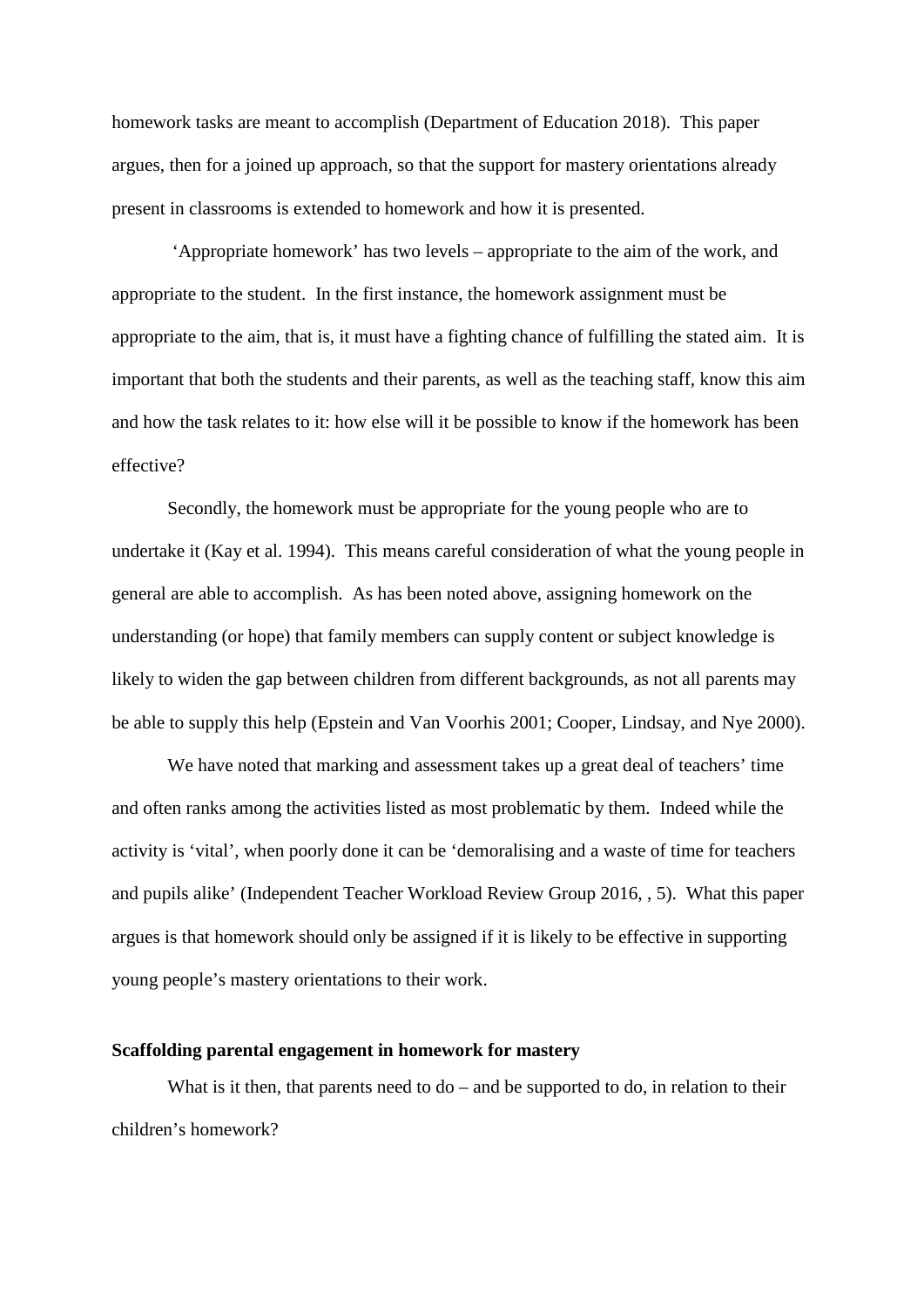There is no one, simple answer to this – as there is no one, simple answer to almost any question in relation to the learning of such a vast array of people (Crozier 1999; Crozier 2001; Goodall 2017b; Goodall 2019). However, there are indications of practices which have been shown to be beneficial and to support children to have belief in their ability to achieve, and to have the skills and attitudes which will help them to do so (Medwell and Wray 2019), as noted above, these are supports for mastery orientations. This paper does not argue for a simple, applicable-to-all approach, due to the complexity of family life and of families.

There is still a great deal that could be investigated by further research. The new definition of homework offered above should be tested, preferably throughout the age range and phases of schooling. Interventions to support homework for mastery exist but the support for parents is often lacking; it would be useful for future research to include parental support as an integral element of both interventions and their evaluation.

These practices include encouraging children to work out problems on their own, and putting the emphasis around homework on the learning rather than on achievement , as well as encouraging children to keep going when they face difficulties (Pomerantz, Ng, and Wang 2006)

The research discussed above makes it clear that the greatest value of parents' engagement with learning will come from providing support in the more amorphous, more subtle (Jeynes 2012; Jeynes 2014) less content specific way of providing moral support and interest in learning. This paper advances theory in the field, by offering new, clearer definitions and advocating increasing parental support for mastery orientations, support for autonomy, self-regulation, self-belief, in short for the attitudes and skills which will support learning and self belief in the long run for students.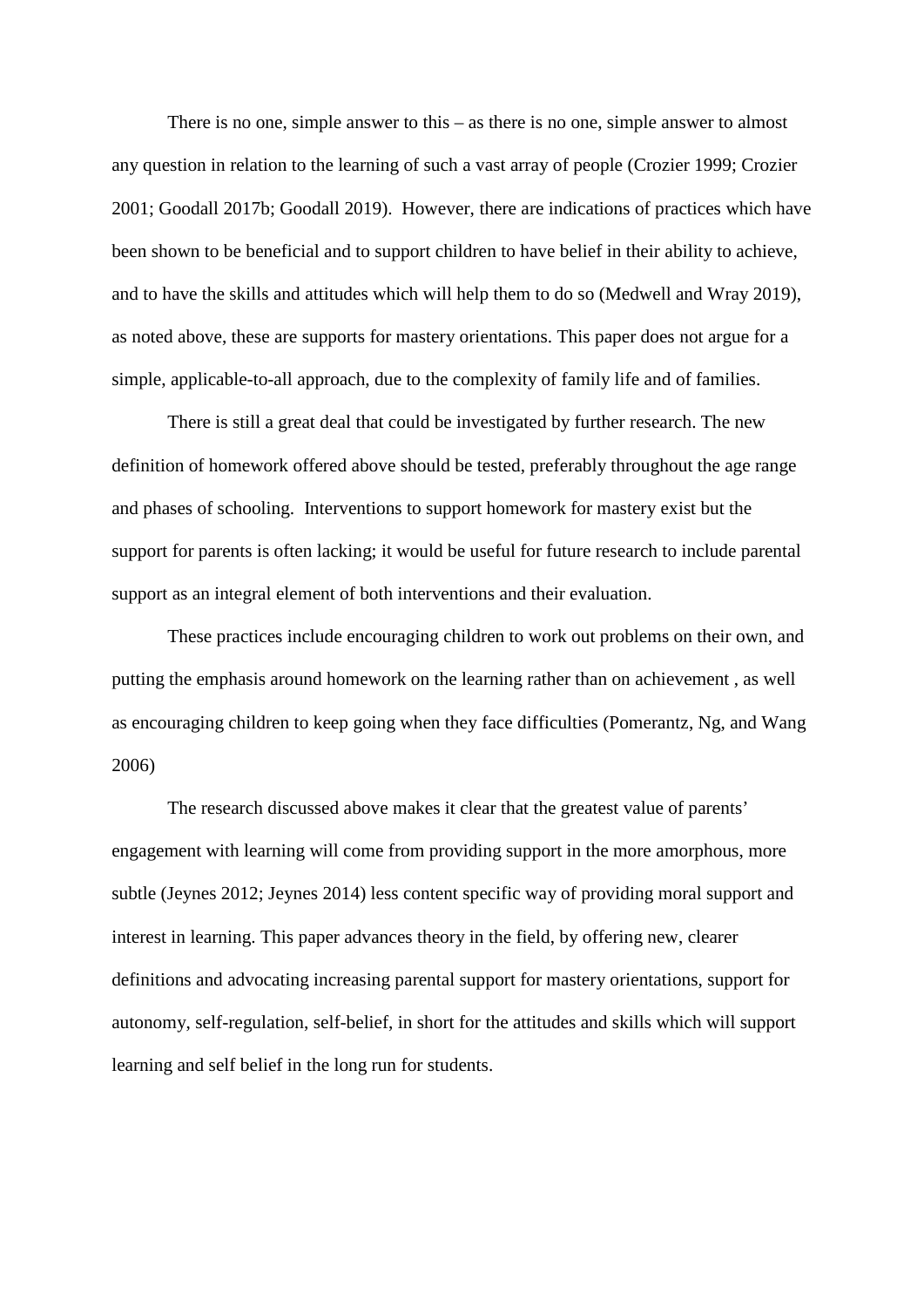Acknowledgement: The author is grateful to Dr. Shona McIntosh, University of Bath, for her comments and suggestions on the text of this article., and to the reviewers whose careful and constructive suggestions have improved this paper.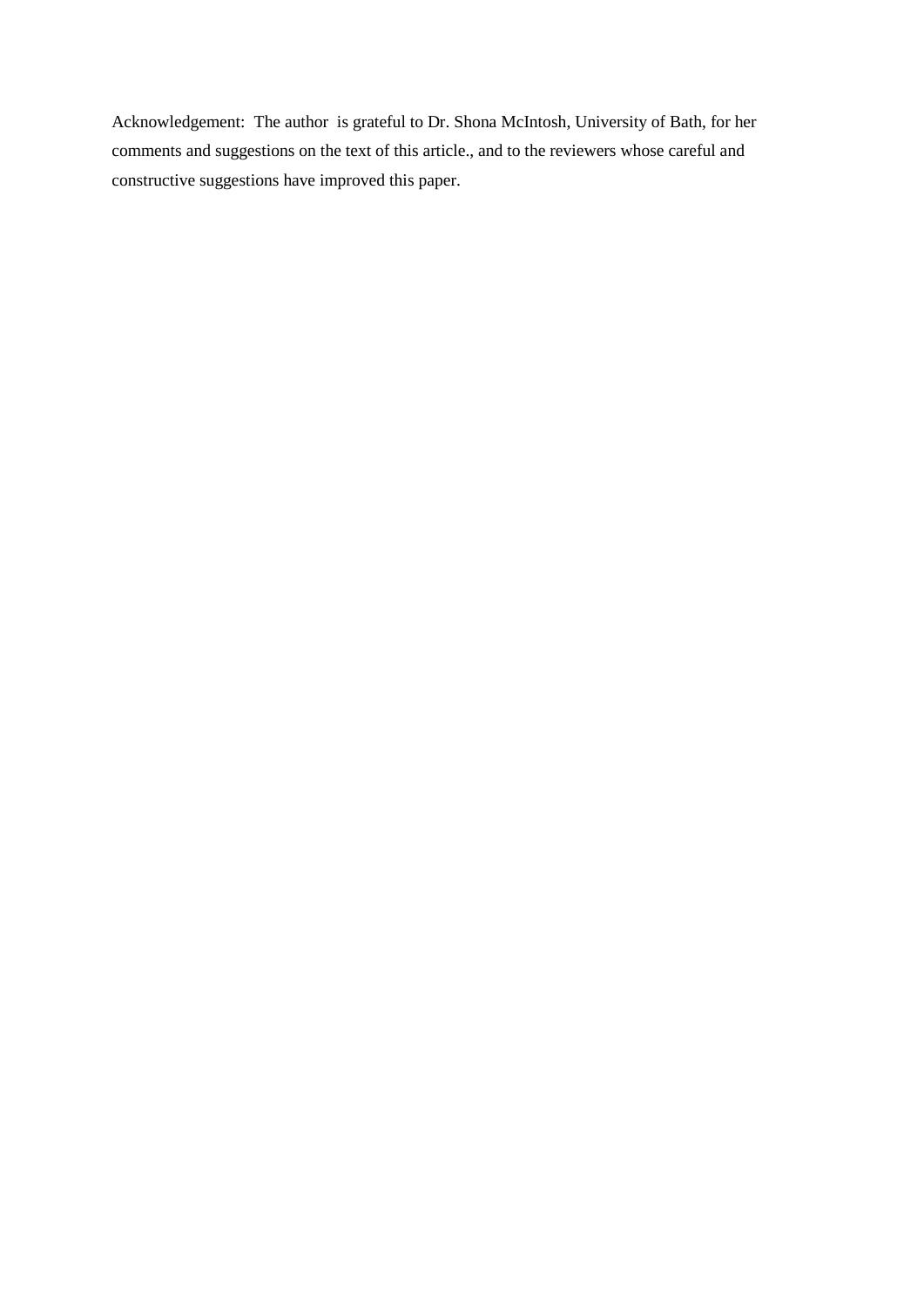- Baker, Clare, David Dawson, Tim Thair, and Rachel Youngs. 2014. "Longitudinal study of young people in England: cohort 2, wave 1: November 2014." In. London: Department for Education
- Bas, Gokhan, Cihad Senturk, and Fatih Mehmet Cigerci. 2017. "Homework and academic achievement: A meta-analytic review of research." Review of*. Issues in Educational Research* 27 (1):31.
- BBC News Online. 2012. "Michael Gove scraps government homework guidelines." *BBC News*.
- Borgonovi, F. , and G. Montt. 2012. "Parental Involvement in Selected PISA Countries and Economies." In *Education Working Papers*. OECD.
- Carmichael, Colin, and Amy MacDonald. 2016. "Parental influences on primary school children's mathematics achievement: insights from the Longitudinal Study of Australian Children." Review of*. Education 3-13* 44 (2):197-211.
- Chowa, Gina AN, Rainier D Masa, and Jenna Tucker. 2013. "The effects of parental involvement on academic performance of Ghanaian youth: Testing measurement and relationships using structural equation modeling." Review of*. Children and Youth Services Review* 35 (12):2020- 30.
- Cobb-Clark, Deborah A, Sonja C Kassenboehmer, and Mathias G Sinning. 2016. "Locus of control and savings." Review of*. Journal of Banking & Finance* 73:113-30.
- Cooper, Harris, James J Lindsay, and Barbara Nye. 2000. "Homework in the home: How student, family, and parenting-style differences relate to the homework process." Review of*. Contemporary Educational Psychology* 25 (4):464-87.
- Cooper, Harris, Jorgianne Civey Robinson, and Erika A Patall. 2006. "Does homework improve academic achievement? A synthesis of research, 1987–2003." Review of*. Review of Educational Research* 76 (1):1-62.
- Corno, Lyn, and Jianzhong Xu. 2004. "Homework as the job of childhood." Review of*. Theory into practice* 43 (3):227-33.
- Coutts, Pamela M. 2004. "Meanings of Homework and Implications for Practice." Review of*. Theory into practice* 43 (3):182-8. doi: 10.1207/s15430421tip4303\_3.
- Crozier, G. . 2001. "Excluded Parents: the deracialisation of parental involvement " Review of*. Race Ethnicity and Education* 4 (4):329-41.
- Crozier, Gill. 1999. "Is It a Case of "We Know When We're Not Wanted?" The Parents' Perspective on Parent-Teacher Roles and Relationships." Review of*. Educational Research* 41 (3):315-28.
- Deci, Edward L, Richard Koestner, and Richard M Ryan. 2001. "Extrinsic rewards and intrinsic motivation in education: Reconsidered once again." Review of*. Review of Educational Research* 71 (1):1-27.
- Department of Education. 2018. "Ways to reduce workload in your school(s)." In.
- Desforges, Charles, and Alberto Abouchaar. 2003. "The impact of parental involvement, parental support and family education on pupil achievement and adjustment: A literature review." In. London: Department of Education and Skills.
- Dewey, John. 2003. "My Pedagogic Creed." The informal education archives; First published in The School Journal, Volume LIV, Number 3 (January 16, 1897), pages 77-80., Accessed 18.01.03. [http://www.users.globalnet.co.uk/~infed/e](http://www.users.globalnet.co.uk/%7Einfed/e-texts/e-dew-pc.htm)-texts/e-dew-pc.htm.
- Du, Jianxia, Jianzhong Xu, and Xitao Fan. 2016. "Investigating factors that influence students' help seeking in math homework: A multilevel analysis." Review of*. Learning and Individual Differences* 48:29-35.
- Eccles, Jacquelynne S, Christy Miller Buchanan, Constance Flanagan, Andrew Fuligni, Carol Midgley, and Doris Yee. 1991. "Control versus autonomy during early adolescence." Review of*. Journal of Social Issues* 47 (4):53-68.
- Epstein, Joyce L. 1983. "Homework Practices, Achievements, and Behaviors of Elementary School Students." Review of*.*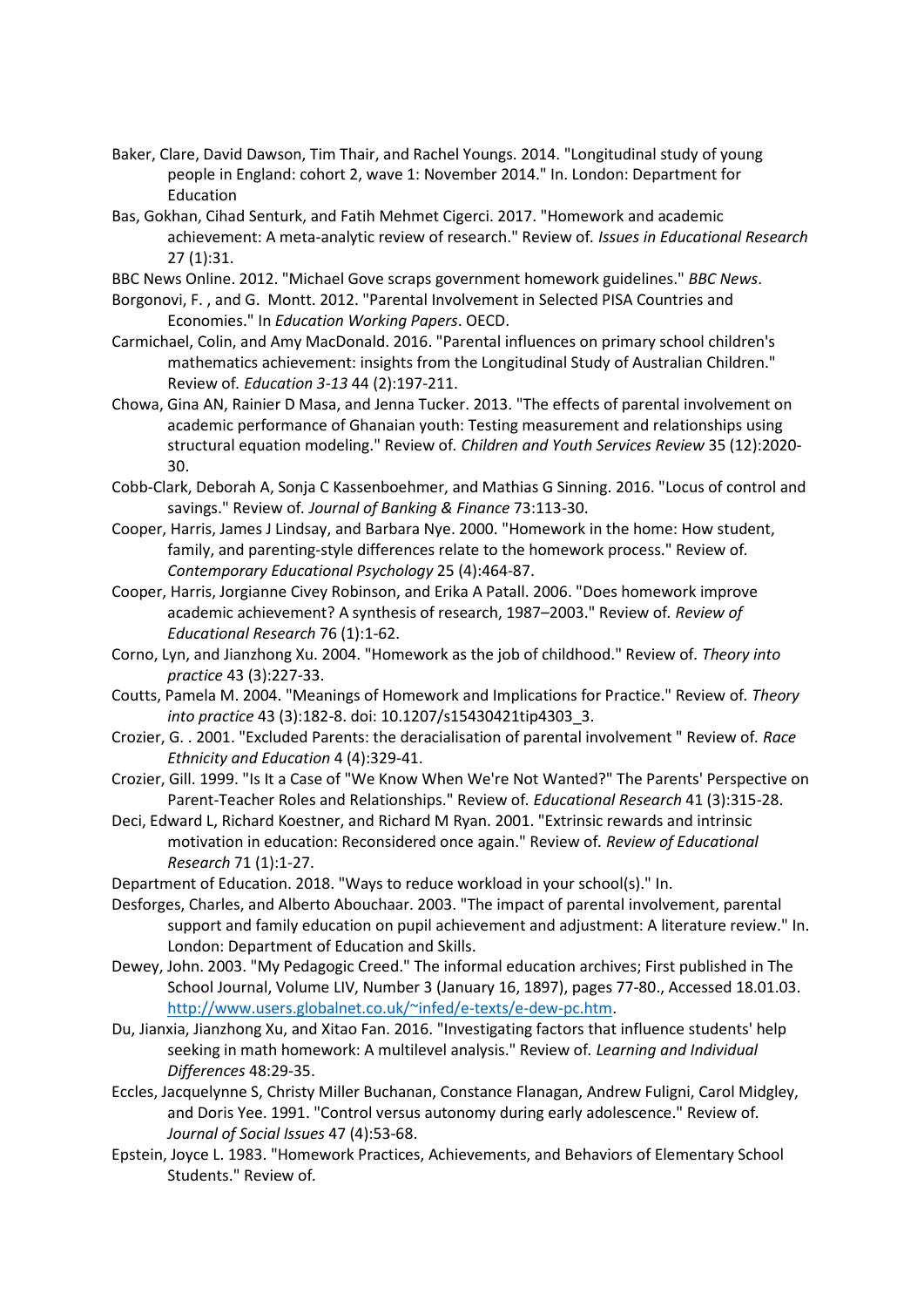- Epstein, Joyce L, and Frances L Van Voorhis. 2001. "More than minutes: Teachers' roles in designing homework." Review of*. Educational Psychologist* 36 (3):181-93.
- Fan, Huiyong, Jianzhong Xu, Zhihui Cai, Jinbo He, and Xitao Fan. 2017. "Homework and students' achievement in math and science: A 30-year meta-analysis, 1986–2015." Review of*. Educational Research Review* 20:35-54.
- Fan, Weihua, Cathy M Williams, and Christopher A Wolters. 2012. "Parental involvement in predicting school motivation: Similar and differential effects across ethnic groups." Review of*. The Journal of Educational Research* 105 (1):21-35.
- Fan, Weihua, and Cathy M. Williams. 2010. "The effects of parental involvement on students' academic self‐efficacy, engagement and intrinsic motivation." Review of*. Educational Psychology* 30 (1):53-74. doi: 10.1080/01443410903353302.
- Fan, Xitao, and Michael Chen. 2001a. "Parental involvement and students' academic achievement: A meta-analysis." Review of*. Educational Psychology Review* 13 (1):1-22.
- ———. 2001b. "Parental Involvement and Students' Academic Achievement: A Meta-Analysis." Review of*. Educational Psychology Review* 13 (1):1 - 22.
- Fei‐Yin Ng, Florrie, Gwen A Kenney‐Benson, and Eva M Pomerantz. 2004. "Children's achievement moderates the effects of mothers' use of control and autonomy support." Review of*. Child Development* 75 (3):764-80.
- Flunger, Barbara, Ulrich Trautwein, Benjamin Nagengast, Oliver Lüdtke, Alois Niggli, and Inge Schnyder. 2015. "The Janus-faced nature of time spent on homework: Using latent profile analyses to predict academic achievement over a school year." Review of*. Learning and Instruction* 39:97-106.
- Freire, Isabel, and Ana Paula Viana Caetano. 2005. "Mediation devices in schools from the class assemblies to the whole school. A multi-case study." Review of*.*:21.
- Freire, P. 1970. *Pedagogy of the oppressed*. Translated by translated by Myra Bergman Ramos. London: Penguin Books.
- Gonida, Eleftheria N, and Kai S Cortina. 2014. "Parental involvement in homework: Relations with parent and student achievement‐related motivational beliefs and achievement." Review of*. British Journal of Educational Psychology* 84 (3):376-96.
- Goodall, J. 2017a. "Learning-centred parental engagement: Freire reimagined." Review of*. Educational review* 70 (5):1-19. doi: 10.1080/00131911.2017.1358697.
- ———. 2019. "Parental engagement and deficit discourses: absolving the system and solving parents." Review of*. Educational review*:1-13. doi: 10.1080/00131911.2018.1559801.
- Goodall, J., and C. Montgomery. 2013a. "Parental involvement to parental engagement: a continuum." Review of*. Educational review*:1-12. doi: 10.1080/00131911.2013.781576.
- Goodall, Janet. 2017b. *Narrowing the achievement gap: Parental engagement with children's learning*: Routledge.
- ———. 2018. "Learning-centred parental engagement: Freire reimagined." Review of*. Educational Review* 70 (5):603-21.
- Goodall, Janet, and Sue Johnston-Wilder. 2015. "Overcoming Mathematical Helplessness and Developing Mathematical Resilience in Parents: An Illustrative Case Study." Review of*. Creative Education* 6 (05):526.
- Goodall, Janet, and Caroline Montgomery. 2013b. "Parental involvement to parental engagement: a continuum." Review of*. Educational Review* (ahead-of-print):1-12.
- Gosepath, S. 2005. "The Principle of Subsidiarity." In *Real World Justice.*, edited by Follesdal A. and Pogge T. Dordrecht: Springer.
- Grolnick, Wendy S, Corina Benjet, Carolyn O Kurowski, and Nicholas H Apostoleris. 1997. "Predictors of parent involvement in children's schooling." Review of*. Journal of Educational Psychology* 89 (3):538.
- Hallam, Susan. 2006. "Homework: its uses and abuses." Review of*. London: Institute of Education*:1- 10.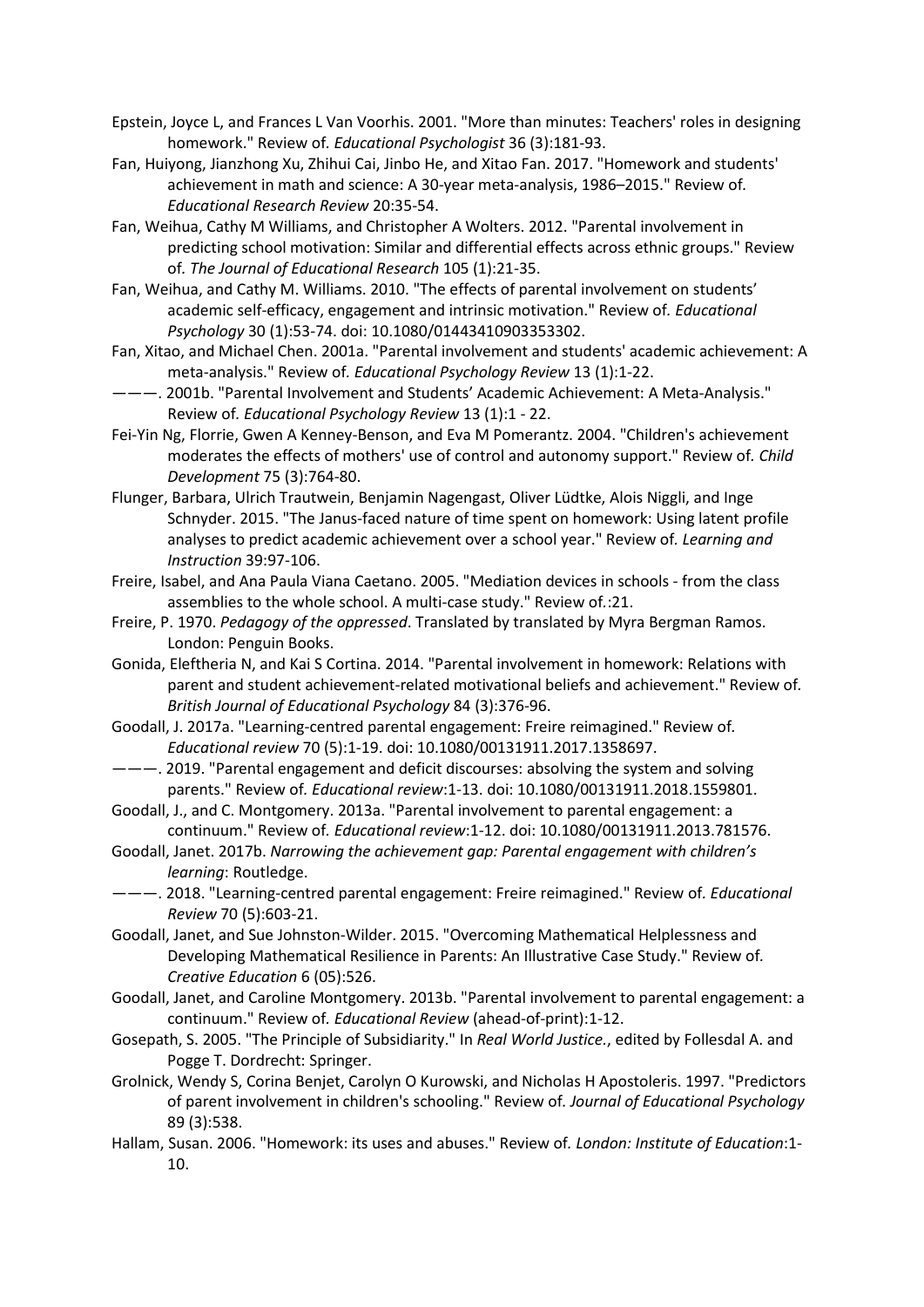- Harris, A, and J Goodall. 2008. "Do parents know they matter? Engaging all parents in learning." Review of*. Educational Research* 50 (3):277 - 89.
- Higton, John, Sarah Leonardi, Arifa Choudhoury, Neil Richards, David Owen, and Nicholas Sofroniou. 2017. "Teacher workload survey 2016." In.
- Hoover-Dempsey, K.V., and H.M. Sandler. 1997. "Why do parents become involved in their children's education?" Review of*. Review of Educational Research* 67 (1):3-42.
- Hoover-Dempsey, Kathleen V, and Howard M Sandler. 2005. "Final performance report for OERI Grant# R305T010673: The social context of parental involvement: A path to enhanced achievement." Review of*.*
- Independent Teacher Workload Review Group. 2016. "Eliminating unnecessary workload around marking " In. London: Gov.UK.
- Jeynes, W. 2012. "A Meta-Analysis of the Efficacy of Different Types of Parental Involvement Programs for Urban Students." Review of*. Urban Education* 47 (4):706-42. doi: 10.1177/0042085912445643.
- Jeynes, W. H. 2005. "A meta-analysis of the relation of parental involvement to urban elementary school student academic achievement." Review of*. Urban Education* 40 (3):237.
- ———. 2007. "The relationship between parental involvement and urban secondary school student academic achievement: A meta-analysis." Review of*. Urban Education* 42 (1):82.
- Jeynes, William H. 2014. "Parental Involvement That Works … Because It's Age-Appropriate." Review of*. Kappa Delta Pi Record* 50 (2):85-8. doi: 10.1080/00228958.2014.900852.
- Kay, Pamela J, Martha Fitzgerald, Carol Paradee, and Amy Mellencamp. 1994. "Making homework work at home: The parent's perspective." Review of*. Journal of Learning Disabilities* 27 (9):550-61.
- Komarraju, Meera, and Dustin Nadler. 2013. "Self-efficacy and academic achievement: Why do implicit beliefs, goals, and effort regulation matter?" Review of*. Learning and Individual Differences* 25:67-72.
- Kurt, Uluhan, and Yasemin Taş. 2019. "Prediction of students' strategies for doing science homework by parental support and students' goal orientation." Review of*. Pegem Egitim ve Ogretim Dergisi= Pegem Journal of Education and Instruction* 9 (2):585.
- Ladson-Billings, Gloria. 2006. "From the achievement gap to the education debt: Understanding achievement in US schools." Review of*. Educational Researcher* 35 (7):3-12.
- Lenaerts, Koen. 2017. "The principle of subsidiarity and the environment in the European Union: keeping the balance of federalism." In *European Environmental Law*, 129-78. Routledge.
- Madjar, Nir, Nitzan Shklar, and Limor Moshe. 2016. "The role of parental attitudes in children's motivation toward homework assignments." Review of*. Psychology in the Schools* 53 (2):173-88.
- McIlroy, David. 2003. "Subsidiarity and sphere sovereignty: Christian reflections on the size, shape and scope of government." Review of*. Law & Just.-Christian L. Rev.* 151:111.
- Medwell, Jane, and David Wray. 2019. "Primary homework in England: the beliefs and practices of teachers in primary schools." Review of*. Education 3-13* 47 (2):191-204.
- Melé, Domènec. 2005. "Exploring the principle of subsidiarity in organisational forms." Review of*. Journal of Business Ethics* 60 (3):293-305.
- Moè, Angelica, Idit Katz, and Marianna Alesi. 2018. "Scaffolding for motivation by parents, and child homework motivations and emotions: Effects of a training programme." Review of*. British Journal of Educational Psychology* 88 (2):323-44.
- NASUWT. 2018. "The Big Question." In.: NASUWT.
- Núñez, José Carlos, N Suárez, Pedro Rosário, G Vallejo, A Valle, and Joyce L Epstein. 2015. "Relationships between perceived parental involvement in homework, student homework behaviors, and academic achievement: differences among elementary, junior high, and high school students." Review of*. Metacognition and learning* 10 (3):375-406.
- OECD. 2012. "PISA Let's Read Them a Story! The Parent Factor in Education." In.: OECD Publishing.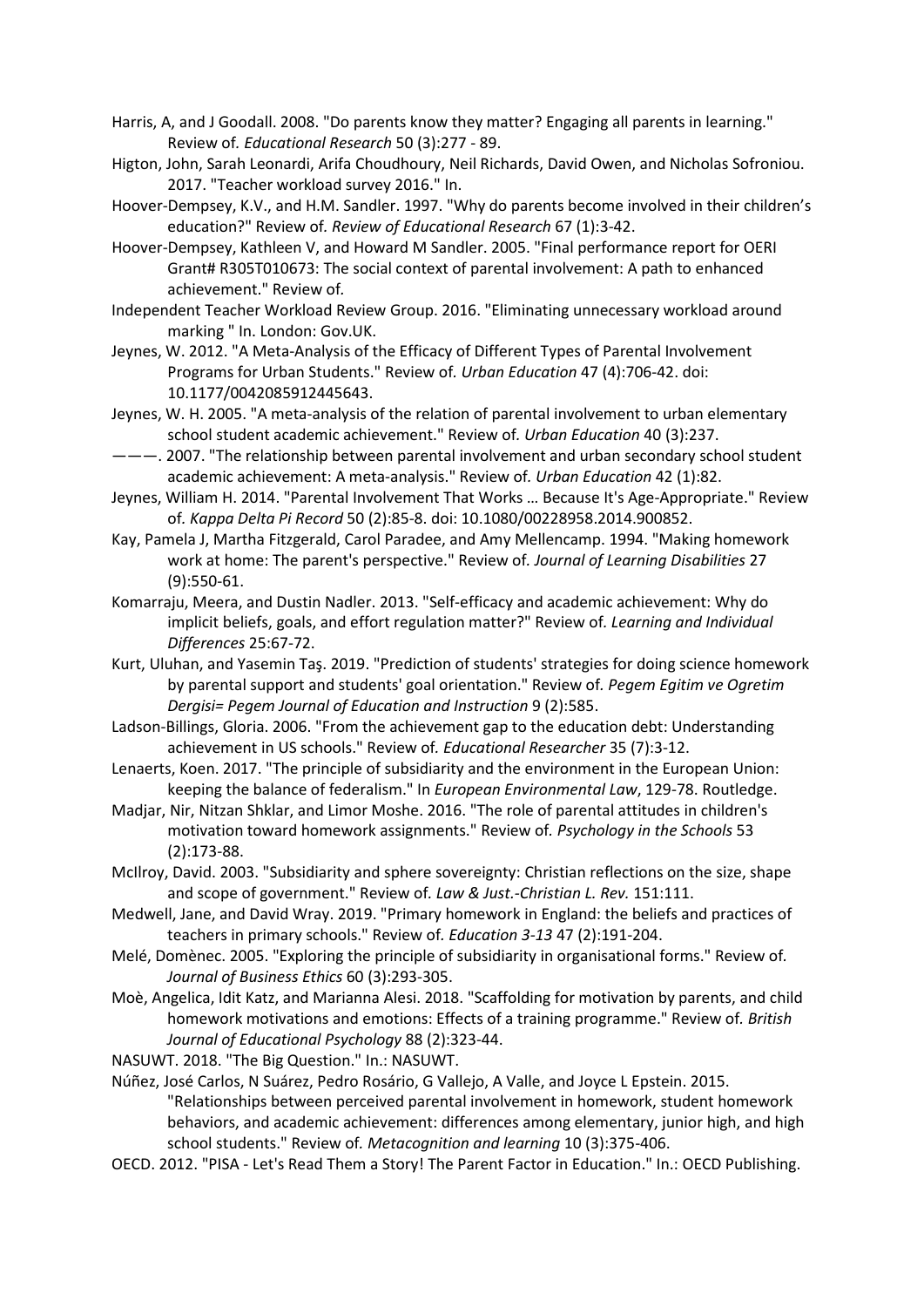Ofsted. 2018. "Ofsted Parents' Panel Annual Report." In.: OFSTED.

- Organisation for Economic Co-operation , Development. 2014. *Does homework perpetuate inequities in education?* : OECD Publishing.
- Organisation for Economic Co-operation Development. 2011. *Quality time for students: learning in and out of school*: OECD.
- ———. 2013. "PISA 2012 results: What Makes Schools Successful? Resources, Policies and Practices (volume IV)." In.: OECD Publishing Paris, France.
- Park, Sira, and Susan Holloway. 2018. "Parental Involvement in Adolescents' Education: An Examination of the Interplay among School Factors, Parental Role Construction, and Family Income." Review of*. School Community Journal* 28 (1):9-36.
- Patall, Erika A, Harris Cooper, and Jorgianne Civey Robinson. 2008. "Parent involvement in homework: A research synthesis." Review of*. Review of Educational Research* 78 (4):1039- 101.
- Peters, Mark, Ken Seeds, A Goldstein, and N Coleman. 2008. "Parental involvement in children's education 2007." In. London: Department for Children, Schools and Families.
- Pomerantz, Eva M, Wendy S Grolnick, and Carrie E Price. 2005. "The role of parents in how children approach achievement." Review of*. Handbook of competence and motivation*:259-78.
- Pomerantz, Eva M, Florrie Fei-Yin Ng, and Qian Wang. 2006. "Mothers' mastery-oriented involvement in children's homework: Implications for the well-being of children with negative perceptions of competence." Review of*. Journal of Educational Psychology* 98 (1):99.
- Pressman, Robert M, David B Sugarman, Melissa L Nemon, Jennifer Desjarlais, Judith A Owens, and Allison Schettini-Evans. 2015. "Homework and family stress: With consideration of parents' self confidence, educational level, and cultural background." Review of*. The American Journal of Family Therapy* 43 (4):297-313.
- Rogers, Maria, Clarisa Markel, Jonathan D Midgett, Bruce A Ryan, and Rosemary Tannock. 2014. "Measuring children's perceptions of parental involvement in conjoint behavioral consultation: Factor structure and reliability of the Parental Support for Learning Scale." Review of*. Assessment for Effective Intervention* 39 (3):170-81.
- Sammons, P., K Sylva, E.C. Melhuish, B. Taggart, K Toth, and B Smees. 2014. "Influences on students' GCSE attainment and progress at age 16." In.: Department of Education
- Save the Children. 2013. "Too Young to Fail." In. London: Save the Children.
- Stables, Andrew, Kyoko Murakami, Shona McIntosh, and Susan Martin. 2014. "Conceptions of effort among students, teachers and parents within an English secondary school." Review of*. Research Papers in Education* 29 (5):626-48.
- Trautwein, Ulrich. 2007. "The homework–achievement relation reconsidered: Differentiating homework time, homework frequency, and homework effort." Review of*. Learning and Instruction* 17 (3):372-88.
- Van Til, Kent A. 2008. "Subsidiarity and Sphere-Sovereignty: A Match Made in…?" Review of*. Theological Studies* 69 (3):610-36.
- Van Voorhis, Frances L. 2004. "Reflecting on the Homework Ritual: Assignments and Designs." Review of*. Theory into practice* 43 (3):205-12. doi: 10.1207/s15430421tip4303\_6.
- Varkey Foundation. 2017. "Global Parents' Survey." In. London: Varkey Foundation.
- Vincent, C., and S. Tomlinson. 1997. "Home-School Relationships: 'the Swarming of Disciplinary Mechanisms'." Review of*. British Educational Research Journal* 23 (3).
- Vincent, Carol. 2001. "Social class and parental agency." Review of*. Journal of Education Policy* 16 ( 4):347-64.
- Walker, Joan M. T., Andrew S. Wilkins, James R. Dallaire, Howard M. Sandler, and Kathleen V. Hoover-Dempsey. 2005a. "Parental Involvement: Model Revision through Scale Development." Review of*. The Elementary School Journal* 106 (2):85-104.